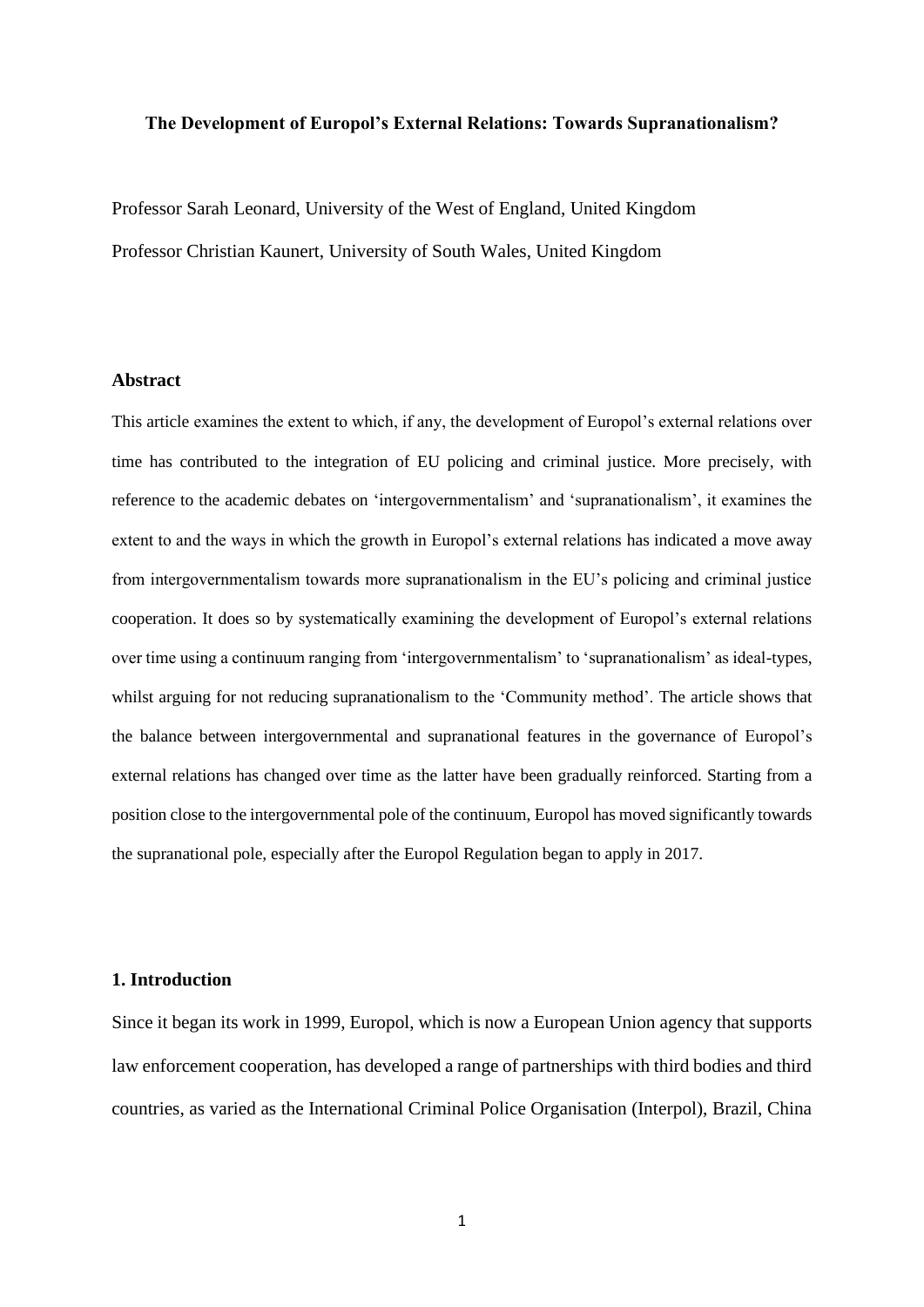and the United States.<sup>1</sup> This growth in its international role has taken place against the backdrop of an expansion of its activities in general, as well as changes to its legal framework.<sup>2</sup> It is important to emphasise that Europol is not an executive police force; it does not undertake searches or arrest suspects.<sup>3</sup> From its inception, the core of its mandate has been to support the exchange of information amongst EU Member States.<sup>4</sup> This has mainly taken place through the work of the liaison officers that represent each of the Member States at Europol's headquarters in The Hague, as well as that of the Europol National Units in the Member States, which constitute the interface between Europol and the national authorities. These activities have been supported by the development of increasingly sophisticated and secure databases and information exchange systems.<sup>5</sup> Given Europol's focus on information exchange, it is perhaps unsurprising that developing relations with third countries and third bodies, which would notably enable information transfers, has been seen as a priority since its establishment.<sup>6</sup>

This article contributes to this special issue by analysing the extent to which, if any, the development of Europol's external relations over time has contributed to the integration of EU policing and criminal justice. More precisely, with reference to the academic debates on

 $<sup>1</sup>$  A list of Europol's partners and agreements can be found on its website: www.europol.europa.eu/partners-</sup> [agreements](http://www.europol.europa.eu/partners-agreements) (last accessed on 15 January 2021).

<sup>2</sup> J.D. Occhipinti, *The Politics of EU Police Cooperation: Towards a European FBI?* (Lynne Rienner, 2003); F. Coman-Kund *European Union Agencies as Global Actors: A Legal Study of the European Aviation Safety Agency, Frontex and Europol* (Routledge, 2018); S. Gless, 'Europol', in V. Mitsilegas, M. Bergström and T. Konstadinides (eds.), *Research Handbook on EU Criminal Law* (Edward Elgar, 2016), p. 457-479.

<sup>3</sup> J.D. Occhipinti, *The Politics of EU Police Cooperation: Towards a European FBI?* (Lynne Rienner, 2003); M. Deflem, 'Europol and the Policing of International Terrorism: Counter-terrorism in a Global Perspective', 23(3) *Justice Quarterly* (2006), 336-359.

<sup>4</sup> Article K.1(9) of the Treaty on European Union.

<sup>5</sup> Mounier, G., 'Europol: A New Player in the EU External Policy Field?', 10(4) *Perspectives on European Politics and Society* (2009), p. 584-585; F. Coman-Kund, *European Union Agencies as Global Actors*, p. 218; C. Kaunert, 'Europol and EU Counterterrorism: International Security Actorness in the External Dimension', 33(7) *Studies in Conflict & Terrorism* (2010), p. 655.

 $6$  At the time of the signing of the Europol Convention, the Council made a declaration concerning Article 42. which highlighted that 'Europol should as a matter of priority establish relations with the competent bodies of those states with which the European Communities and their Member States [had] established a structural dialogue' (Council Act of 3 November 1998 laying down rules governing Europol's external relations with third States and non-European Union related bodies (1999/C26/04), Citations).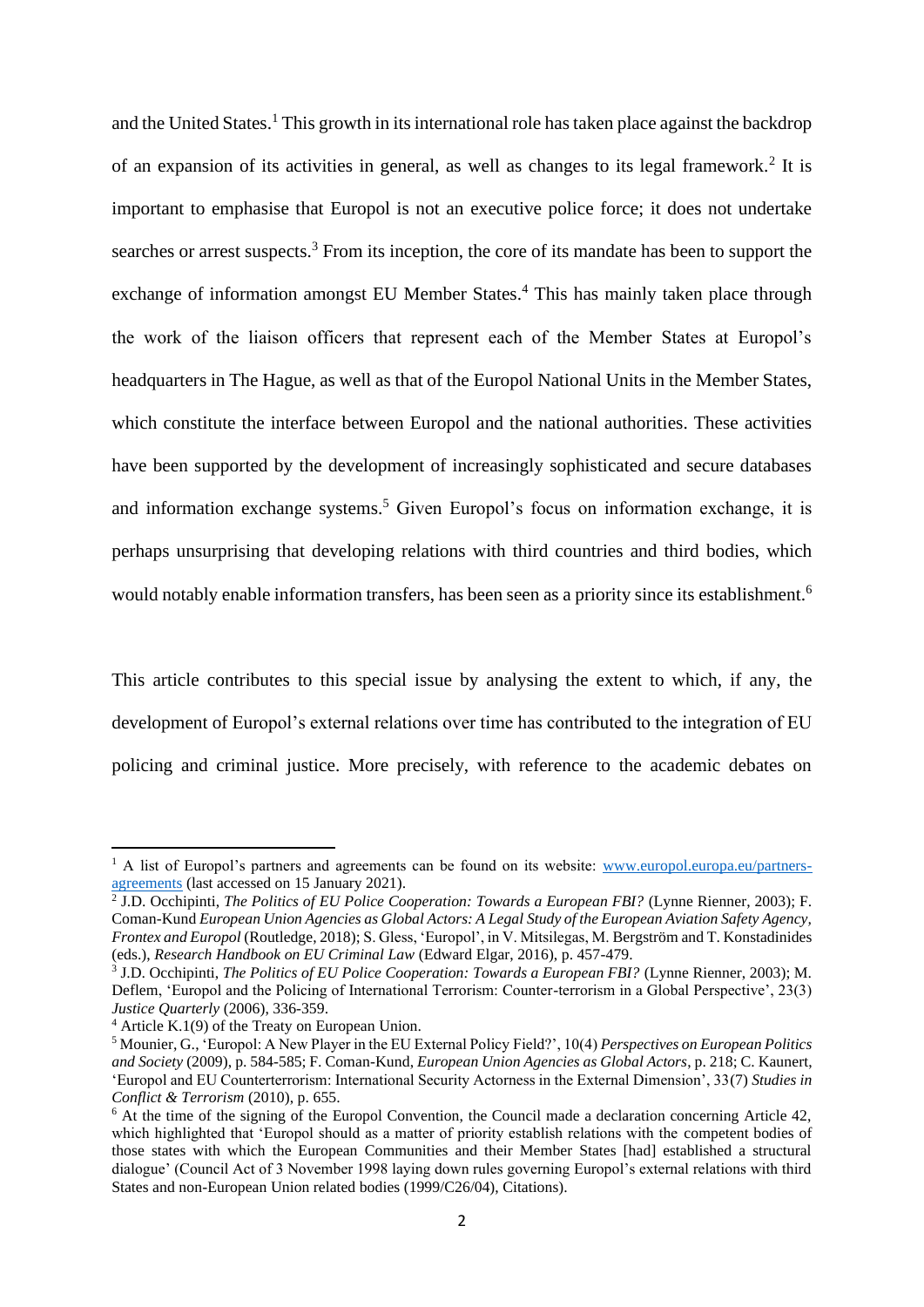'intergovernmentalism' and 'supranationalism', it examines the extent to and the ways in which the growth in Europol's external relations has been indicative of a move away from intergovernmentalism towards more supranationalism in the EU's policing and criminal justice cooperation. In so doing, this article also contributes to the scholarship on Europol in general and to the stream of scholarship that has examined the international role of Europol in particular. Although the issue of Europol's external relations has received growing attention in the last few years, the specific question at the heart of this article – namely, whether the developing activities of Europol on the international stage are also indicative of an intensification of European integration - has not been addressed yet. Existing scholarship on Europol's international role has focused on other questions, such as the issue of the legal status of Europol as an international actor or the challenges inherent to the development of its external activities.<sup>7</sup>

In this article, it is argued that the evolution of the international role of Europol can be best understood by placing it on a continuum ranging from 'intergovernmentalism' to 'supranationalism' as ideal-types. This emphasises that there is no dichotomy between intergovernmentalism and supranationalism as ideal-types. Rather, decision-making and policy-making in a specific policy area at a given time can exhibit both intergovernmental and supranational features. Concomitantly, the balance between supranational elements and intergovernmental elements can change over time and this can be highlighted by a systematic, chronological analysis.

<sup>7</sup> F. Coman-Kund, *European Union Agencies as Global Actors: A Legal Study of the European Aviation Safety Agency, Frontex and Europol* (Routledge, 2018), 210-254; C. Brière, 'Cooperation of Europol and Eurojust with External Partners in the Fight against Crime: A Legal Appraisal', in H.C.H. Hoffmann, E. Vos and M. Chamon (eds.), *The External Dimension of EU Agencies and Bodies: Law and Policy* (Edward Elgar, 2019); J.D. Occhipinti, *The Politics of EU Police Cooperation: Towards a European FBI?* (Lynne Rienner, 2003); M. Deflem, 'Europol and the Policing of International Terrorism: Counter-terrorism in a Global Perspective', 23(3) *Justice Quarterly*, 336-359.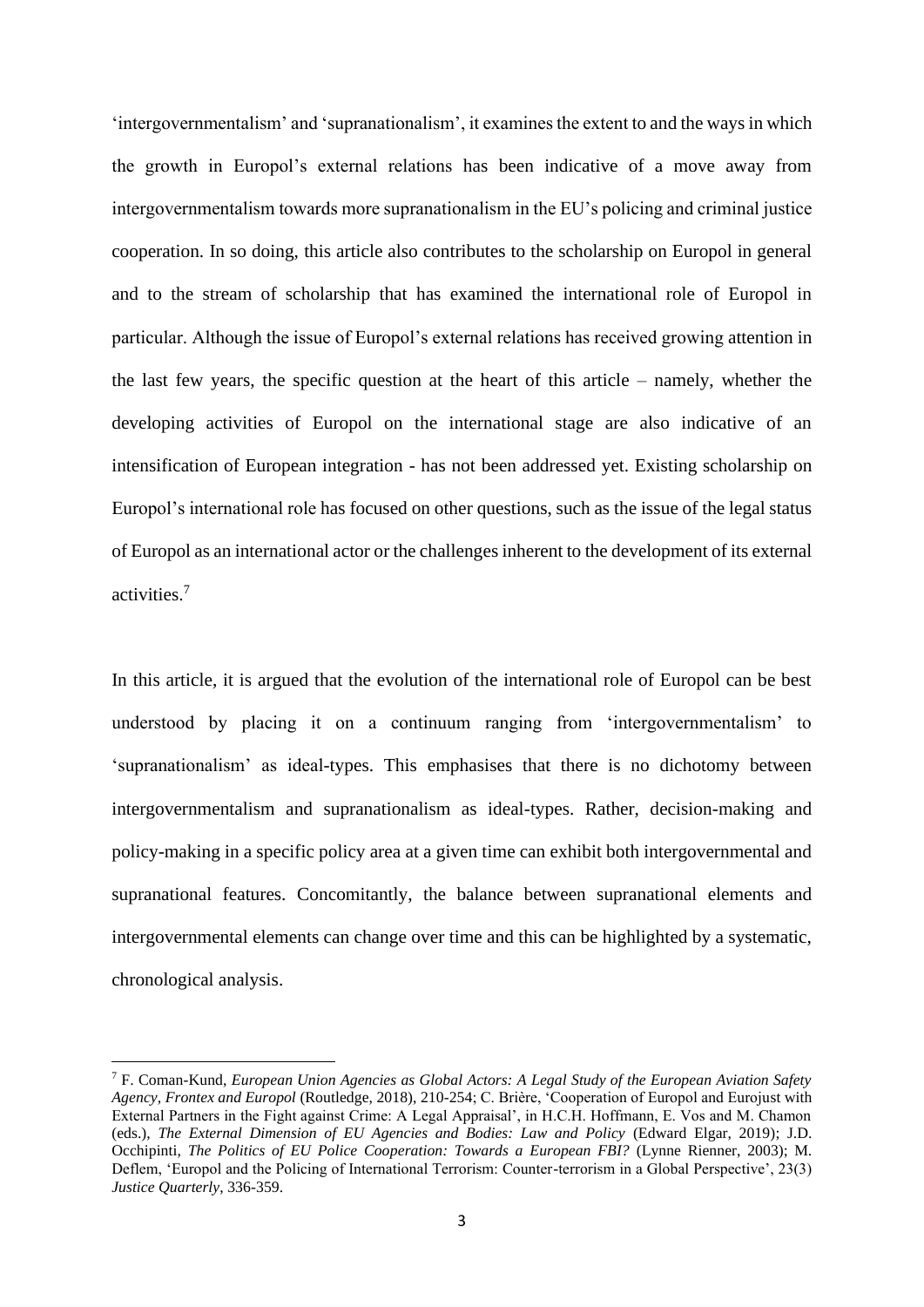As a consequence, this article is structured as follows. It starts with the identification of a suitable analytical framework for analysing the evolution of Europol's external relations. This section argues that using a continuum ranging from intergovernmentalism to supranationalism as ideal-types is the most adequate framework for exploring how the international role of Europol has evolved over time and whether there has been a move towards more supranationalism in that dimension of EU policing and criminal justice cooperation. The remainder of this article applies this analytical framework to empirical developments as it examines the evolution of the international role of Europol. More precisely, it considers how Europol's external relations have been governed on the basis of its three successive legal bases, namely the Europol Convention, the Europol Council Decision and the Europol Regulation, with a particular emphasis on the balance between intergovernmental and supranational features.

#### **2. Understanding the evolution of Europol's external relations: analytical framework**

Various analytical frameworks have been developed over the years to analyse and evaluate European integration. Many of those have compared and contrasted the different modes of policy-shaping and policy-making that have characterised different areas of EU cooperation.<sup>8</sup> Given that this special issue aims to explore the nature and depth of integration in the EU's policing and criminal justice cooperation and more precisely whether there has been a move towards a more supranational and integrated framework, we argue that the most adequate framework for examining these questions in the case of Europol's external relations is based on an understanding of European integration as involving a continuum ranging from

<sup>8</sup> A. Wiener, T. Börzel and T. Risse, *European Integration Theory* (Oxford University Press, 2019); B. Rosamond, *Theories of European Integration* (Palgrave Macmillan, 2000); M. Eilstrup-Sangiovanni, *Debates on European Integration: A Reader* (Palgrave Macmillan, 2006); M. Cini and N. Pérez-Solórzano Borragán (eds), *European Union Politics* (6<sup>th</sup> edition, Oxford University Press, 2019).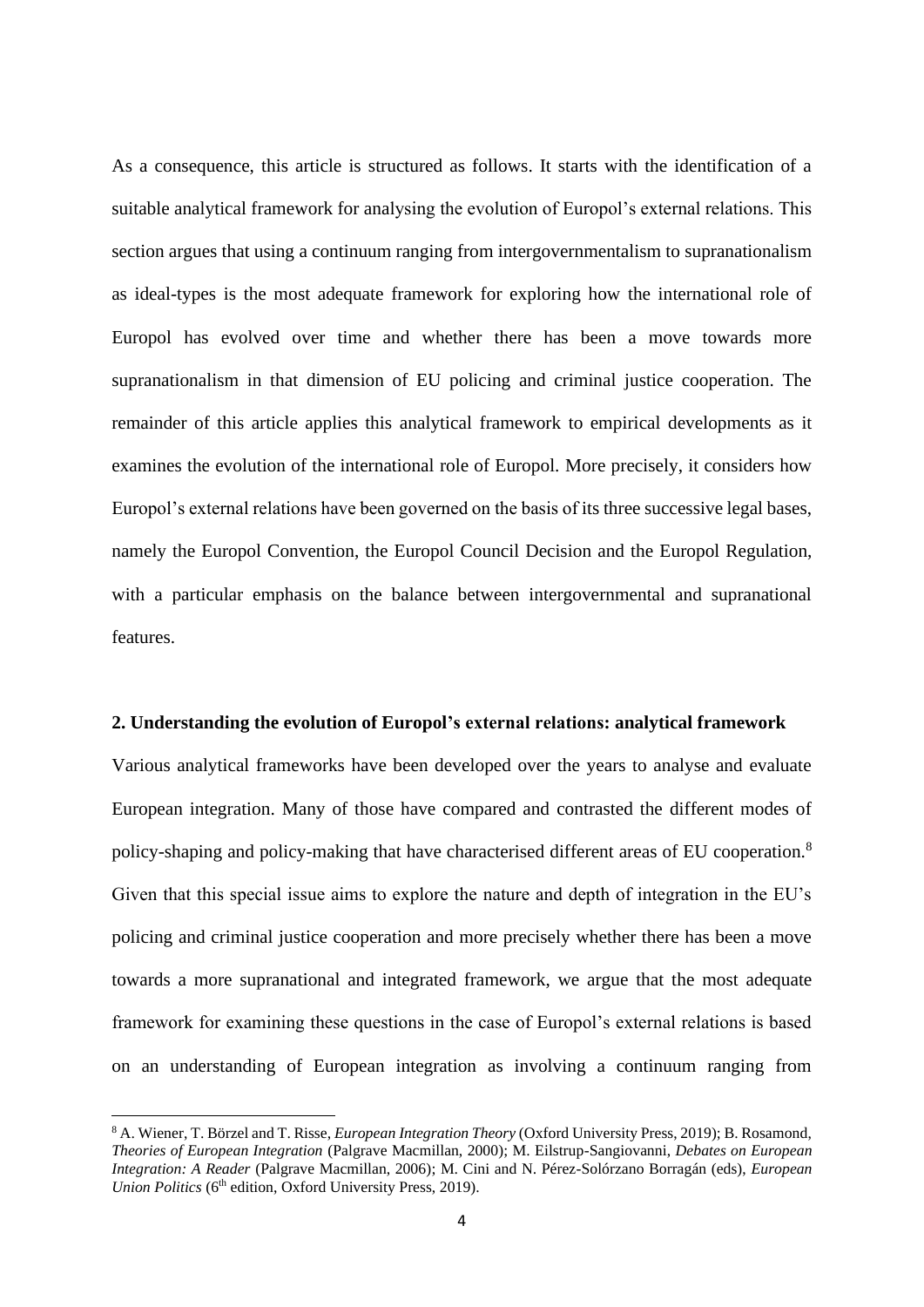'intergovernmentalism' to 'supranationalism' as ideal-types, as originally suggested by Stone Sweet and Sandholtz.<sup>9</sup>

This relates to one of the most important debates in the study of European integration, which has contrasted intergovernmentalism with supranationalism. According to intergovernmentalism, the key players in driving cooperation amongst states are the national executives. Thus, in the case of European integration, those are the national executives of the Member States. More precisely, 'the distribution of preferences and the conduct of bargaining among the governments of the [Member States] broadly explain the nature, pace, and scope of integration, and neither supranational [organisations] nor transnational actors generate political processes or outcomes of seminal importance'.<sup>10</sup> One of the most influential variants of intergovernmentalism has been the so-called 'liberal intergovernmentalism' originally developed by Moravcsik.<sup>11</sup> It conceives of the development of European cooperation as a twolevel game. Policy preferences emerge domestically, before becoming the negotiating positions of the Member States, which bargain at the EU level. The relative powers of the Member States is a critical factor for the outcome of the negotiations, whereas the EU (and its predecessors) only provide a structure for this inter-state bargaining.<sup>12</sup>

In contrast, supranationalism refers to a form of governance 'in which [centralised] governmental structures (those [organisations] constituted at the supranational level) possess jurisdiction over specific policy domains within the territory comprised by the [Member]

<sup>9</sup> A. Stone Sweet and W. Sandholtz, 'European Integration and Supranational Governance', 4 *Journal of European Public Policy* (1997), p. 302-303.

<sup>10</sup> A. Stone Sweet and W. Sandholtz, 4 *Journal of European Public Policy* (1997), p. 298

<sup>11</sup> A. Moravcsik, 'Preferences and Power in the European Community: A Liberal Intergovernmentalist Approach', 31(4) *Journal of Common Market Studies* (1993).

 $12$  Ibid.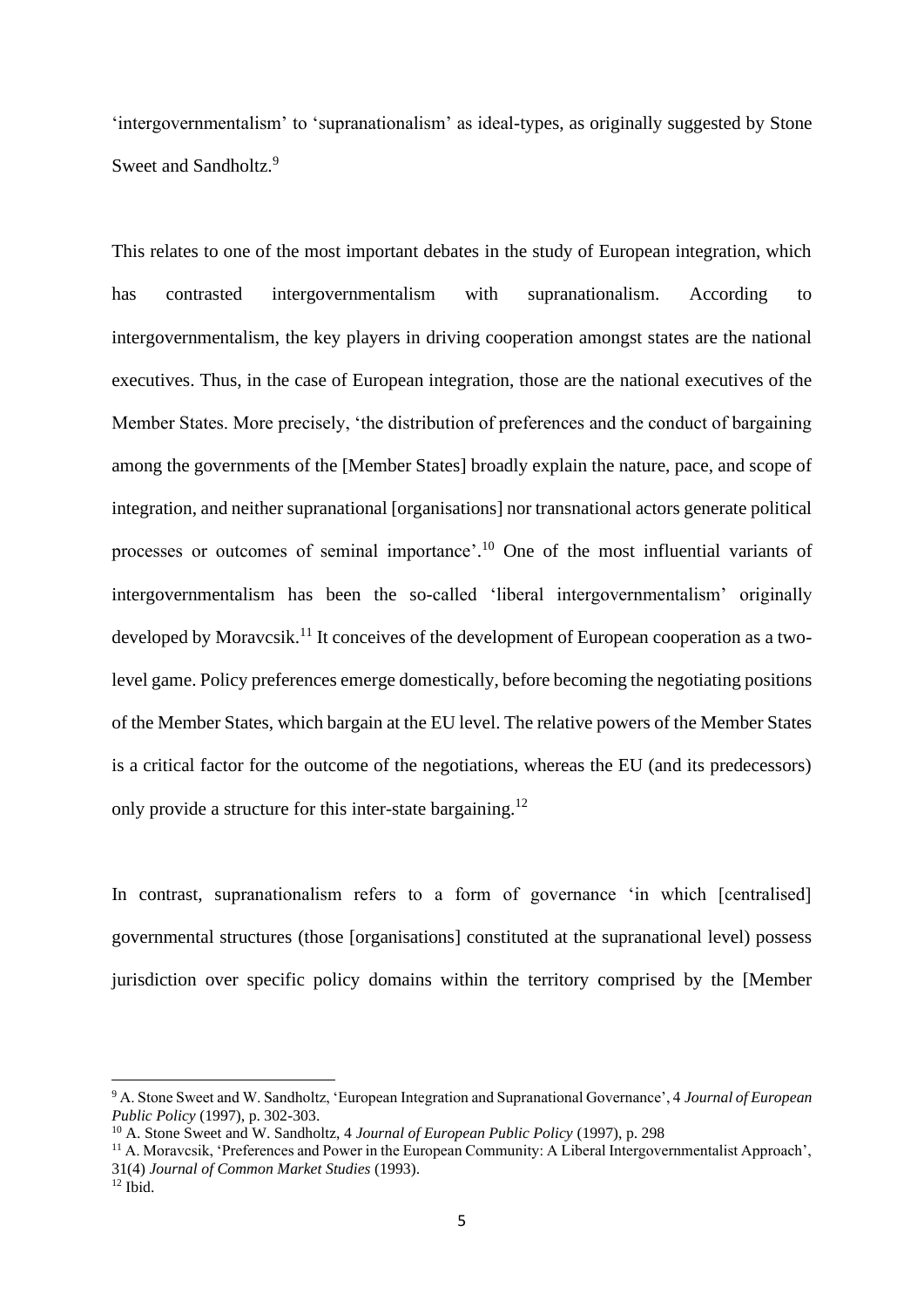States]'.<sup>13</sup> As a result, these supranational structures are able to exercise a certain degree of constraint – which may be variable – over the behaviour of the political actors concerned, including the Member States. According to Dehousse and Weiler, the most distinctive features of supranationalism are 'the existence of organs autonomous from the Member States in their composition and their functioning' and 'the resort in, intergovernmental bodies, to decisionmaking processes which go beyond traditional diplomacy, such as the possibility of a vote and the giving up of "one state, one vote" principle'.<sup>14</sup> Rather unhelpfully, in the academic literature, supranationalism has often been equated and interchangeably used with the so-called 'Community method'. Also known as 'the 'classic Community method', it refers to the legal and institutional arrangements that traditionally characterised the so-called 'Community pillar', namely the adoption of 'more or less uniform rules through binding legislative and executive acts at the EU level based on the Commission's exclusive right of legislative initiative, the legislative powers of the Council and the European Parliament, and the central role of the Court in guaranteeing the respect of the rule of law'.<sup>15</sup> This article argues that the confusion between supranationalism and the 'Community method' is problematic for at least two reasons. The first is that it is conflating a concept with an empirical application. In other words, the 'Community method' is an application of the idea of 'supranationalism'. The second source of confusion is that the 'Community method' is only one possible empirical manifestation of the concept of 'supranationalism'. In other words, whilst the 'Community method' is one of the ways in which supranationalism can be applied in practice, it is actually not the only one. One could observe the application of the idea of supranationalism outside the 'Community method'.

<sup>13</sup> A. Stone Sweet and W. Sandholtz, 'European Integration and Supranational Governance', 4 *Journal of European Public Policy* (1997), p.303.

<sup>14</sup> R. Dehousse and J.H.H. Weiler, 'The Legal Dimension', in W. Wallace (ed.), *The Dynamics of European Integration* (Pinter, 1990), p. 250.

<sup>15</sup> S. Smismans, 'From Harmonization to Co-ordination? EU Law in the Lisbon Governance Architecture', 18(4) *Journal of European Public Policy* (2011), p. 505. See also R. Dehousse (ed.) *The 'Community Method': Obstinate or Obsolete?* (Palgrave Macmillan, 2011); H. Wallace and C. Reh, 'An Institutional Anatomy and Five Policy Modes', in H. Wallace, M.A. Pollack and A.R. Young (eds.) *Policy-making in the European Union* (Seventh Edition, Oxford University Press), p. 99-102.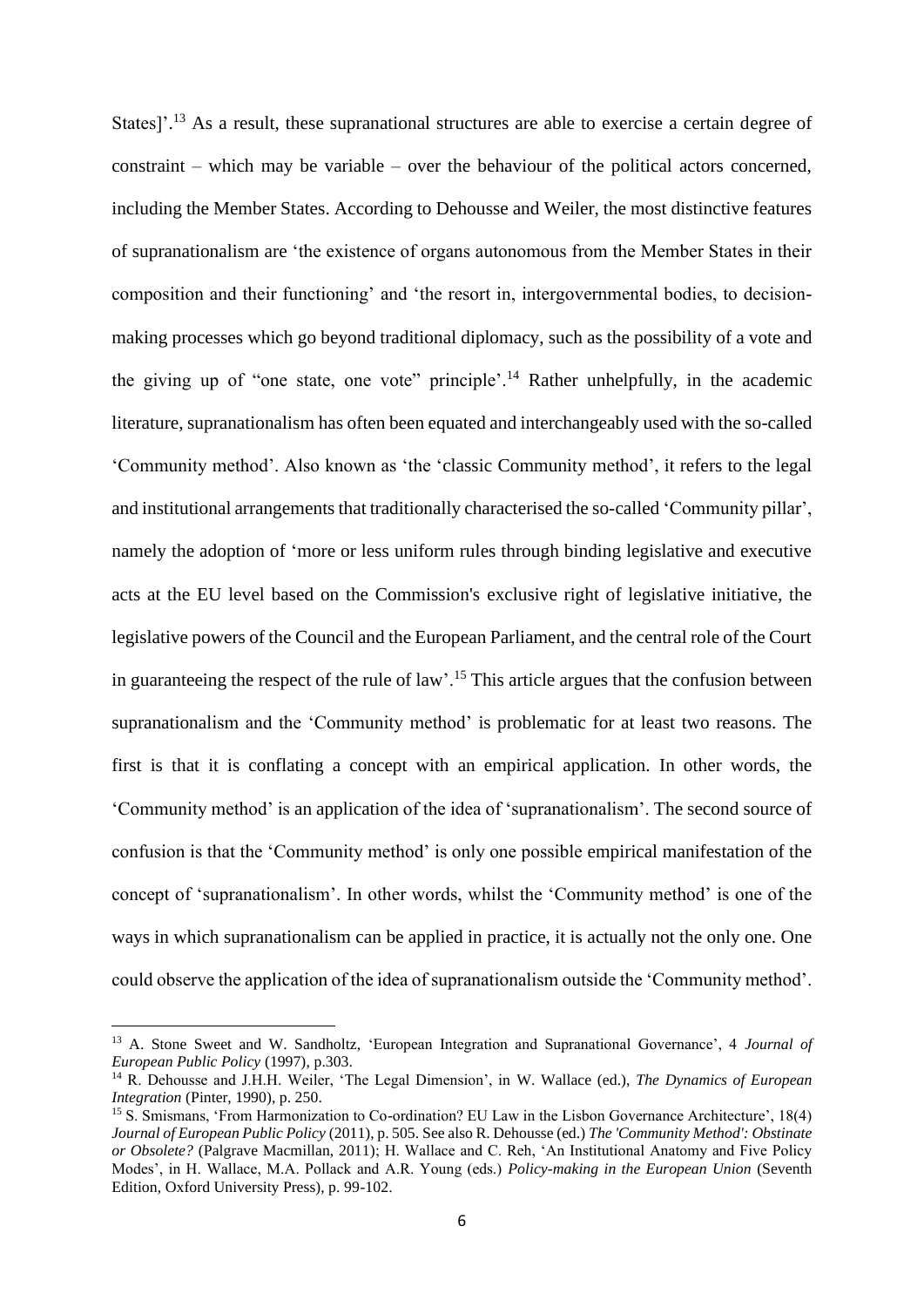This is particularly evident when one considers that, although supranationalism has often been associated with the EU, it is a concept that could potentially be used in other parts of the world beyond Europe. After all, one of the early uses of 'supranational' can be found in an article written by Albert Einstein calling for 'supranational control' over the use of atomic bombs in 1947.<sup>16</sup> As a consequence, and with a view to applying an 'intergovernmentalismsupranationalism' continuum in the empirical analysis, this article calls for carefully distinguishing between 'supranationalism' and the 'Community method'. Going back to the etymology of 'supranationalism' (i.e. above or beyond the borders of one nation), it is based on an understanding of supranationalism as referring to intensified cooperation amongst states above the national level, which may take the form of the 'Community method', but may take many other forms as well.

Before proceeding further, it is important to acknowledge that some scholars may disagree with the choice of the analytical framework used in this article. One can identify some criticisms that some might level at the analytical framework adopted here. First of all, some scholars such as Wallace and Wallace have described the 'intergovernmental-supranational continuum' as an 'overly simplistic dichotomy'.<sup>17</sup> As a result, other analytical frameworks have been developed for analysing EU integration. <sup>18</sup> One of those has been 'intensive transgovernmentalism', which has been coined in order to address the observation that '[throughout] the history of the EU there have been examples of policy cooperation which have depended mainly on interaction between the relevant national policy-makers, and with

<sup>16</sup> A. Einstein, 'Atomic War or Peace' , 180(5) *The Atlantic* (1947), p. 29-32.

<sup>17</sup> H. Wallace and W. Wallace, 'Overview: The European Union, Politics and Policy-making', in K.E. Jørgensen, M.A. Pollack and B. Rosamond (eds.), *Handbook of European Union Politics* (Sage, 2006), p. 341.

<sup>18</sup> A. Wiener, T. Börzel and T. Risse, *European Integration Theory* (Oxford University Press, 2019); B. Rosamond, *Theories of European Integration* (Palgrave Macmillan, 2000); M. Eilstrup-Sangiovanni, *Debates on European Integration: A Reader* (Palgrave Macmillan, 2006); M. Cini and N. Pérez-Solórzano Borragán (eds), *European Union Politics* (6<sup>th</sup> edition, Oxford University Press, 2019); H. Wallace and C. Reh, 'An Institutional Anatomy and Five Policy Modes', in H. Wallace, M.A. Pollack and A.R. Young (eds.) *Policy-making in the European Union* (Seventh Edition, Oxford University Press), p. 72-112.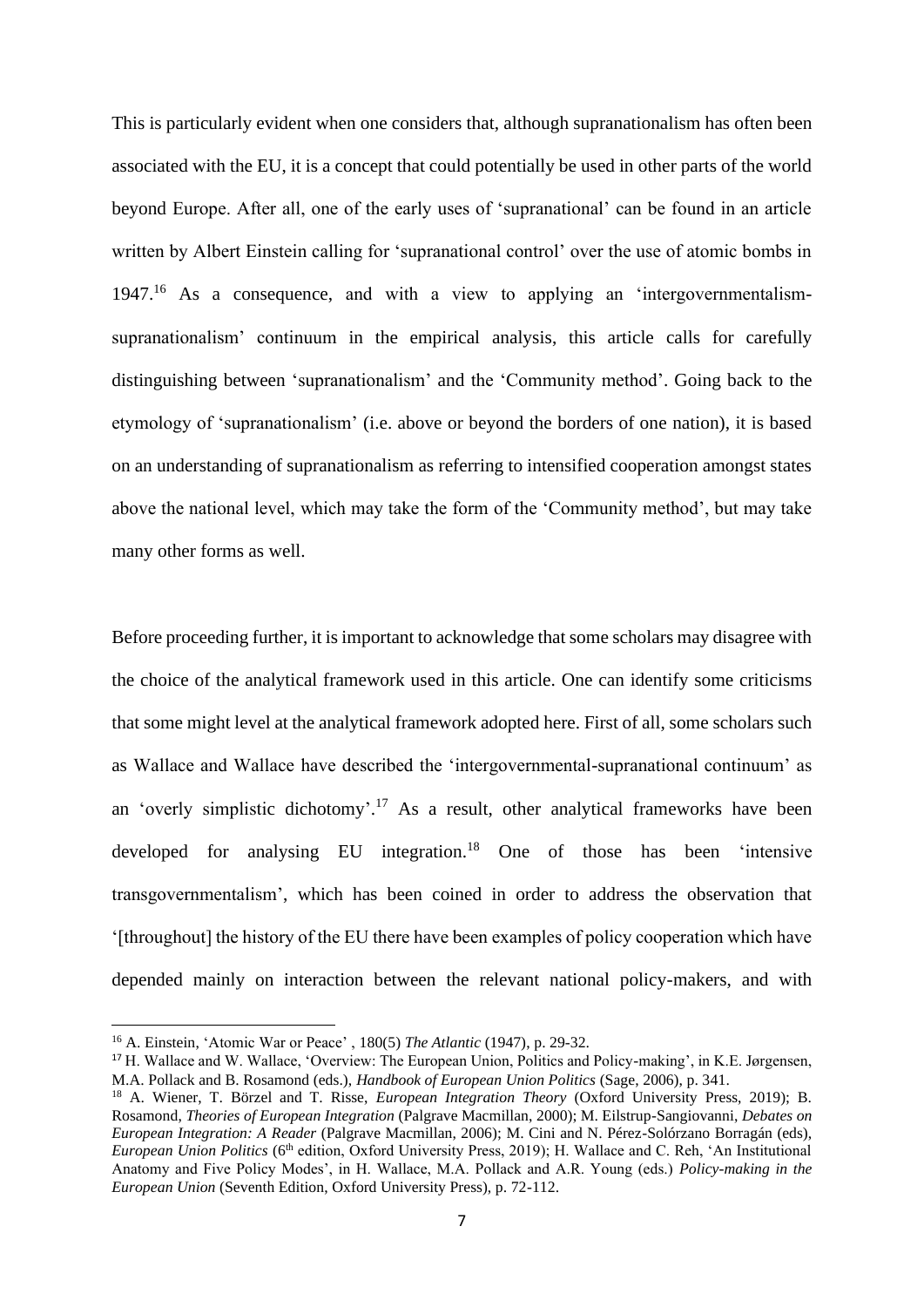relatively little of the classical treaty-based involvement of the EU institutions'.<sup>19</sup> This policy mode has also often been perceived as being characteristic of sensitive policy areas touching upon state sovereignty, such as the Area of Freedom, Security and Justice (AFSJ).<sup>20</sup> Thus, proponents of 'intensive transgovernmentalism' might argue that this theoretical lens would be more adequate for analysing the evolution of Europol's external relations, given that Europol's activities fall under the category of sensitive policy matters related to state sovereignty. It appears that this approach may have been particularly well-suited to examining the beginnings of European internal security cooperation, which were characterised by a dominant role for the Member States and a more marginal role for the EU institutions. However, given that one of its core ideas is the lack of involvement of the EU institutions in the development of a policy area, it is arguably not the most adequate framework for capturing the legal and institutional changes that could potentially reinforce the supranational character of a policy area.

Another theoretical lens that might be presented as being particularly well-suited to studying the evolution of Europol is a specific variant of intergovernmentalism, which has been developed under the label of 'new intergovernmentalism' in recent years. Its proponents have argued that, since the signing of the Treaty of Maastricht in 1992, there has been a 'tendency towards European integration without supranationalism', which has been 'predicated on an increasingly deliberative and consensual approach to EU decision-making'.<sup>21</sup> At first sight, this approach appears to offer a promising theoretical lens through which one can examine the

<sup>19</sup> H. Wallace and W. Wallace, 'Overview: The European Union, Politics and Policy-making', p. 351.

<sup>&</sup>lt;sup>20</sup> Ibid. See also S. Lavenex, 'Transgovernmentalism in the Area of Freedom, Security, and Justice', in I. Tömmel and A. Verdun (eds.) *Innovative Governance in the European Union: The Politics of Multilevel Policymaking* (Lynne Rienner, 2009), p. 255-271; S. Lavenex, 'Justice and Home Affairs: Communitarization With Hesitation', in H. Wallace, M.A. Pollack and A.R. Young (eds.), *Policy-making in the European Union* (Oxford University Press, 2010), p. 457-480.

<sup>21</sup> C.J. Bickerton, D. Hodson and U. Puetter (eds.), *The New Intergovernmentalism: State and Supranational Actors in the Post-Maastricht Era* (Oxford University Press, 2015), p. 1.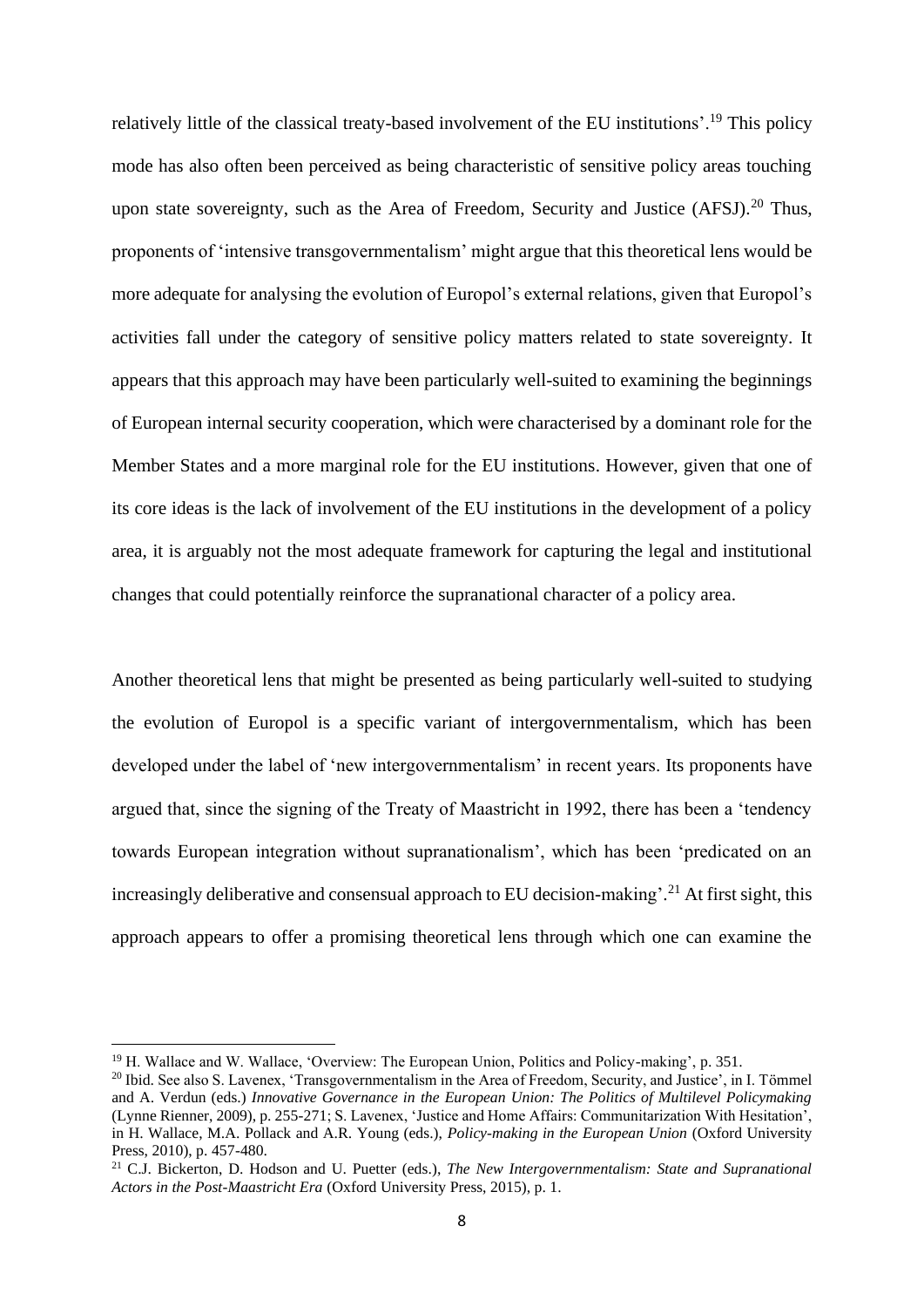development of Europol's external activities.<sup>22</sup> This is because, still according to Bickerton, Hodson and Puetter, this further integration without supranationalism has notably taken place through the establishment and further development of so-called '*de novo* bodies'.<sup>23</sup> Those are defined as 'newly created institutions that often enjoy considerable autonomy by way of executive or legislative power and have a degree of control over their own resources'.<sup>24</sup> In addition, they are said to 'fulfil functions that could have been delegated to the Commission and tend to contain mechanisms for Member State representation as a part of their governance structure'.<sup>25</sup> This category is broad as it includes bodies as different as the European Central Bank, the European External Action Service (EEAS), as well as 'numerous regulatory and executive agencies'.<sup>26</sup> Thus, according to that perspective, Europol would be one of these '*de novo* bodies' and the increase in its activities, including the development of its international role, would confirm the new intergovernmentalist thesis that further European integration is taking place without supranationalism. There are some problems with new intergovernmentalism. It is beyond the scope of this article to examine all of them.<sup>27</sup> It suffices here to point out two problems in particular, which make new intergovernmentalism inappropriate for examining the evolution of Europol's external relations. The first is the problematic character of the definition of '*de novo* bodies'. One of the central features of '*de novo* bodies' for Bickerton and his colleagues is that they are given 'functions that could have been delegated to the Commission', which, still in their view, would constitute evidence that European integration is now taking place without supranationalism. However, that assumption

<sup>&</sup>lt;sup>22</sup> S. Wolff, 'Integrating in Justice and Home Affairs: A Case of New Intergovernmentalism Par Excellence?', in C.J. Bickerton, D. Hodson and U. Puetter (eds.), *The New Intergovernmentalism: State and Supranational Actors in the Post-Maastricht Era* (Oxford University Press, 2015), p. 129.

<sup>&</sup>lt;sup>23</sup> C.J. Bickerton, D. Hodson and U. Puetter, 'The New Intergovernmentalism: European Integration in the Post-Maastricht Era', 53(4) *Journal of Common Market Studies*, p. 705.

<sup>24</sup> Ibid.

<sup>25</sup> Ibid.

 $26$  Ibid.

<sup>&</sup>lt;sup>27</sup> See F. Schimmelfennig, 'What's the News in "New Intergovernmentalism"? A Critique of Bickerton, Hodson and Puetter', 53(4) *Journal of Common Market Studies* (2015), p. 723-730.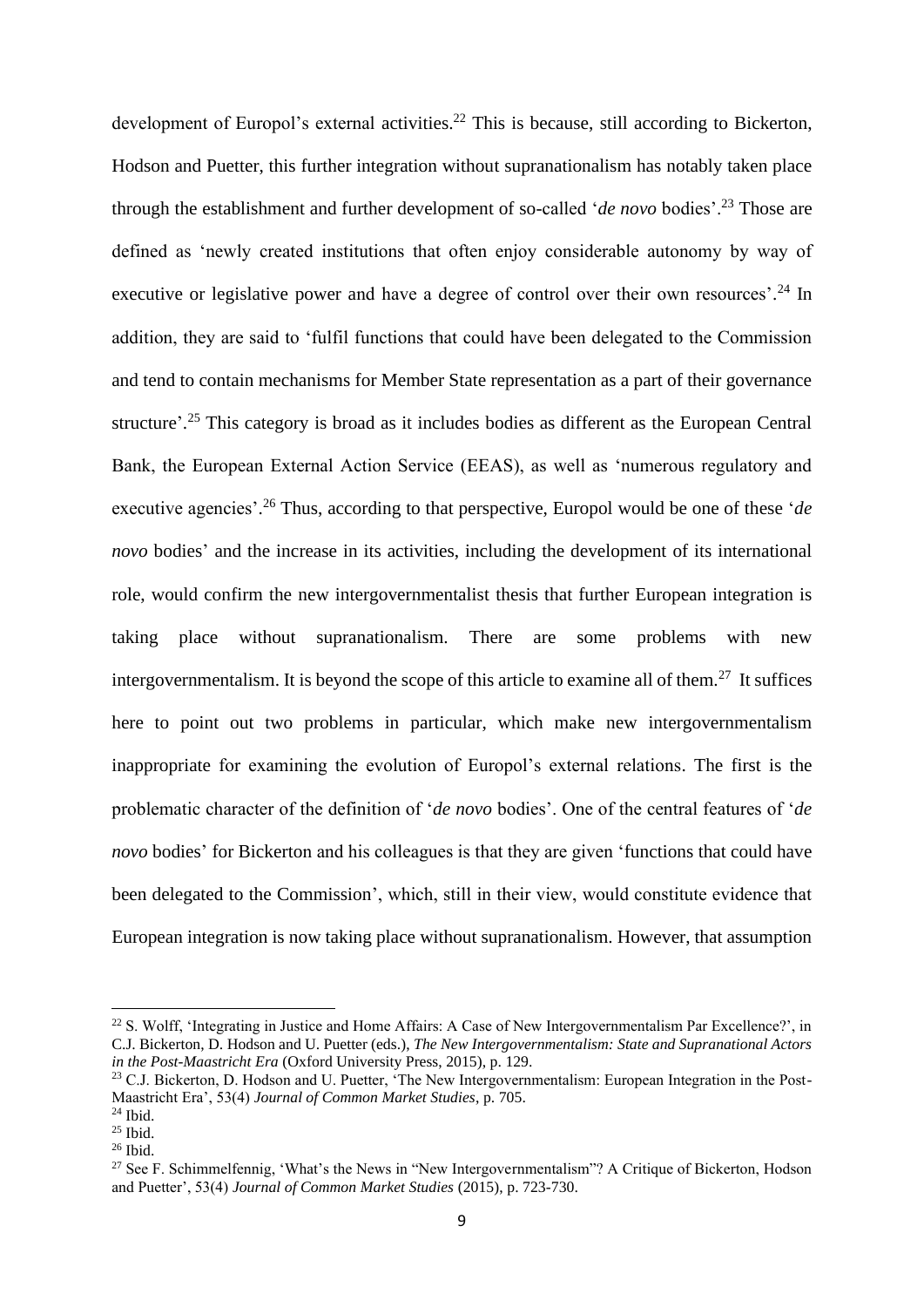is simply not true in the case of an agency like Europol, as one cannot conceive how the European Commission could have fulfilled the specialised tasks that this agency has been delegated. The second problem is that, in practice, '*de novo* bodies' actually 'display a wide variation of intergovernmental and supranational features<sup>28</sup>, which means that the creation of *'de novo* bodies' cannot necessarily be equated with a rise in intergovernmentalism and a retreat of supranationalism, as suggested by Bickerton, Hodson and Puetter. Therefore, although intensive transgovernmentalism or new intergovernmentalism might be able to shed some light on developments in the AFSJ, including the evolution of Europol, they are not wellequipped to capture possible shifts between intergovernmental and supranational features in a policy area.

As a consequence, having considered possible alternative frameworks, this article argues that the most adequate framework for examining the evolution of Europol's external relations and whether it points towards a strengthening of European integration is a continuum ranging from intergovernmental to supranational as ideal-types. In order to address the aforementioned objections, it is important to point out that a conceptualisation in terms of a *continuum* precisely aims to avoid the limitations of a clear-cut dichotomy between intergovernmentalism and supranationalism. Being able to locate a policy development at one point on a spectrum precisely enables an analyst to highlight that it combines both supranational and intergovernmental elements and to assess the balance between those.<sup>29</sup> In addition, the use of an analytical framework based on a continuum allows for an assessment of the evolution of this balance between supranational features and intergovernmental features over time. Finally, it is important to emphasise that using a continuum does not pre-suppose that cooperation in a

<sup>28</sup> Ibid., p. 724.

<sup>&</sup>lt;sup>29</sup> See also R. Dehousse and J.H.H. Weiler, 'The Legal Dimension', p. 251.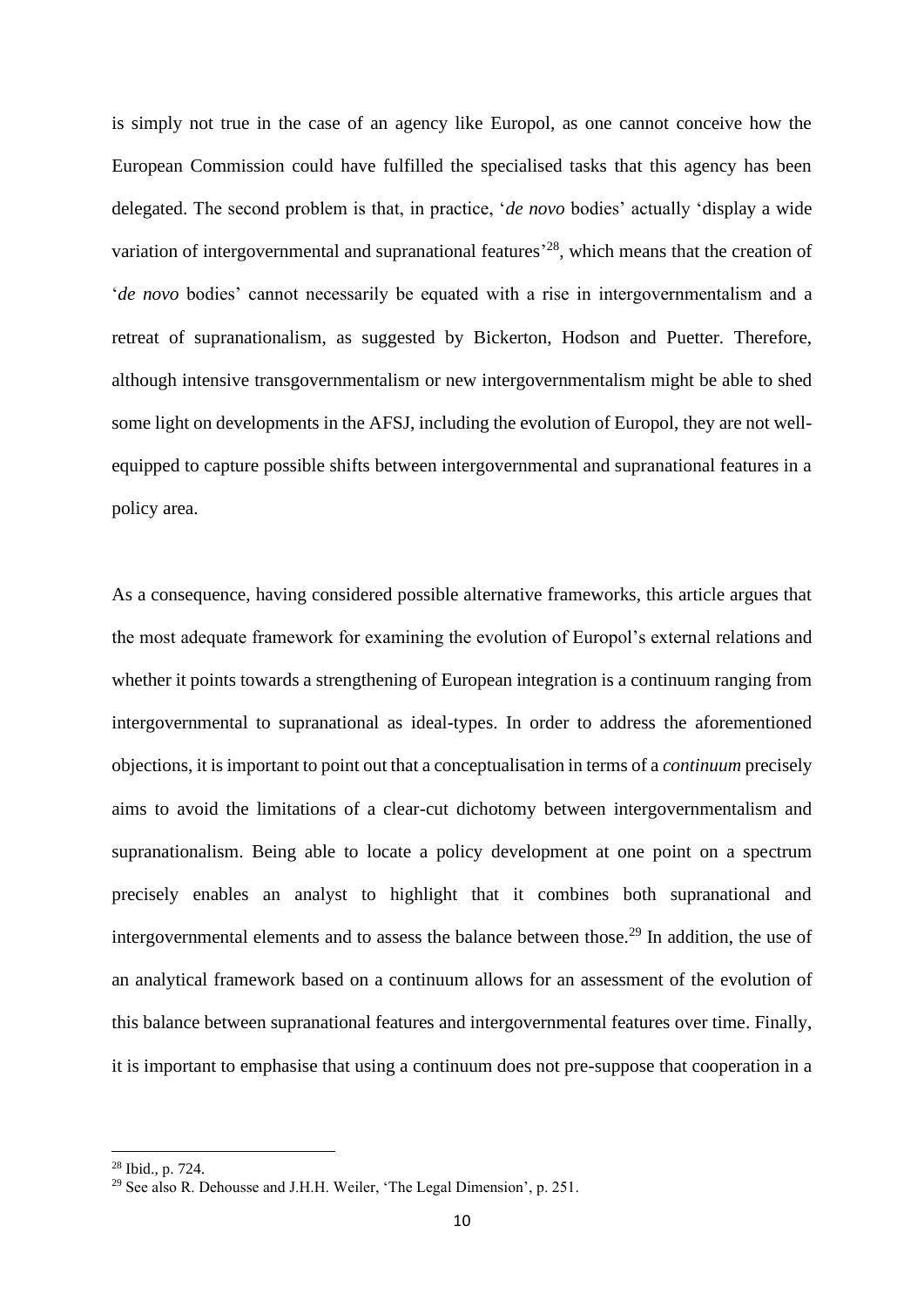given policy sector necessarily moves from the 'intergovernmental' to the 'supranational' pole of the continuum. It can highlight how cooperation in a given policy area may remain the same in terms of the balance between intergovernmental and supranational features over time or could even move in one direction at one point and then in the opposite direction later.

#### **3. The evolution of Europol's external relations: towards more supranationalism?**

Before proceeding to analyse the evolution of Europol's external relations, it is necessary to briefly present the wider context in which those have developed. For that purpose, the next section outlines the strategic framework that the EU has strived to develop over time for the external dimension of the AFSJ, which notably comprises the external relations of Europol.

### *3.1 The external dimension of the AFSJ*

Although the main objective of the AFSJ is internal, it has been acknowledged from the beginning that its successful completion entailed the development of external action. The Presidency Conclusions of the Tampere European Council in October 1999 already called for the definition of 'clear priorities, policy objectives and measures for the Union's external action in Justice and Home Affairs' (as the AFSJ was known then).<sup>30</sup> Since then, a significant number of strategy and programming documents have been adopted, which are important for the ways in which they have framed the external relations of an agency active in the AFSJ like Europol. According to Monar, one can identify four categories of such documents.<sup>31</sup> The first are documents laying down a strategy for the development of the AFSJ in its entirety, such as the so-called 'Tampere Programme' and 'The Hague Programme', which contain sections concerning external relations, including in the field of policing and criminal justice

<sup>30</sup> Tampere European Council, Presidency Conclusions, 15-16 October 1999.

<sup>31</sup> J. Monar, 'The EU's Growing External Role in the AFSJ Domain: Factors, Framework and Forms of Action', 27(1) *Cambridge Review of International Affairs* (2014), p. 159-160.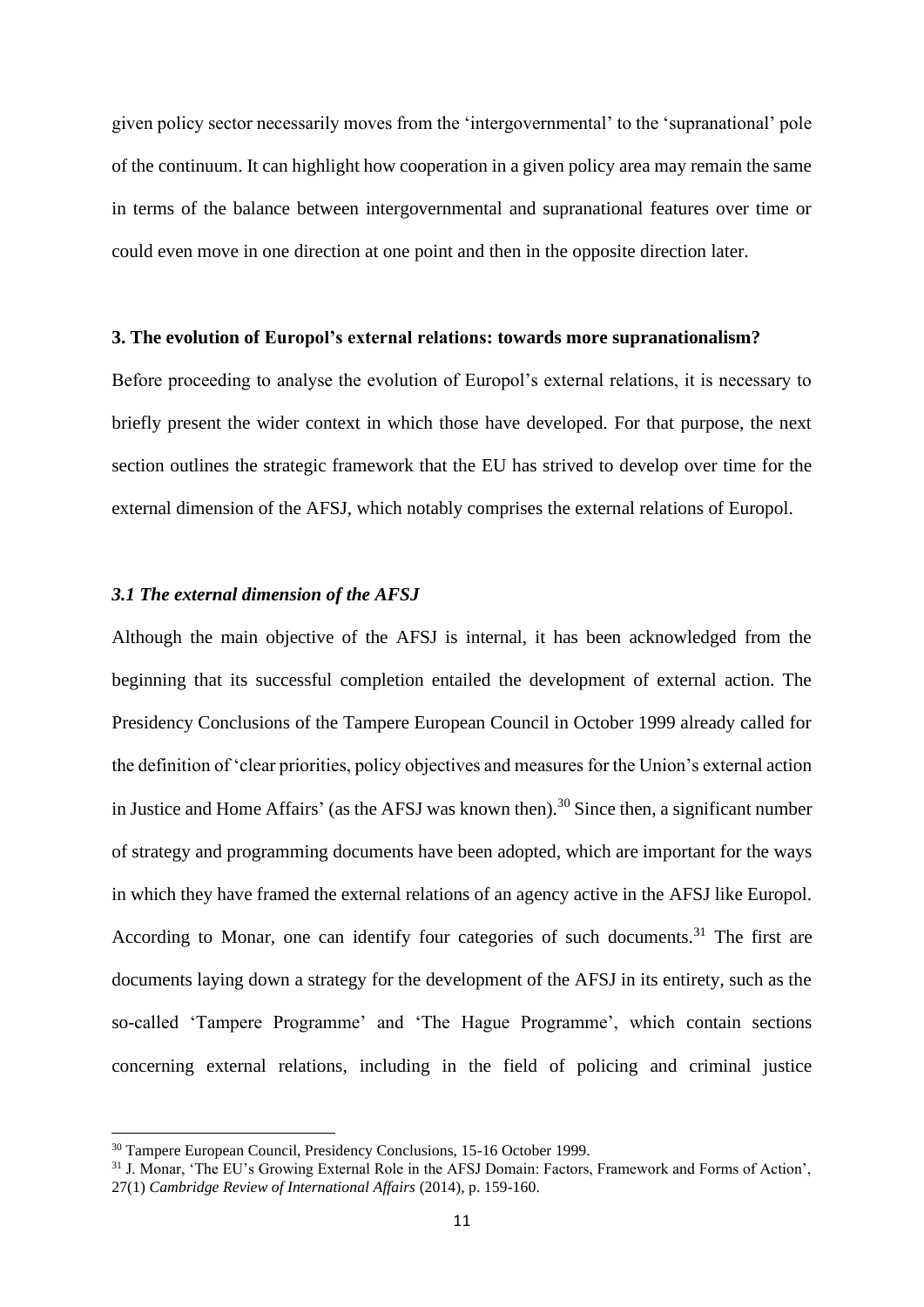cooperation.<sup>32</sup> The second category contains strategic documents for the development of the external dimension of the AFSJ, such as the influential 'Strategy for the external dimension of the Area of Freedom, Security and Justice', which was adopted in December 2005.<sup>33</sup> The third category gathers documents aiming to lay down a strategy for the development of specific subfields of the AFSJ, which usually also address their external dimension. An example is the EU's Counter-terrorism Strategy, which was adopted in 2005.<sup>34</sup> The fourth category of programming and strategic documents identified by Monar are documents focusing on specific third countries or regions, such as the 'Strategic and concerted action to improve cooperation in combating organised crime, especially drug trafficking, originating in West Africa' Council document adopted in  $2010^{35}$  and the various Action Plans adopted in the framework of the European Neighbourhood Policy (ENP).<sup>36</sup> Thus, it is remarkable to see how much energy has been devoted to trying to lay down a strategy and a programme for the development of the external dimension of the AFSJ and its various components. However, it is important to highlight two limitations to the EU's endeavours. First of all, as suggested by the paragraphs above, the external dimension of the AFSJ has been characterised by a high degree of complexity in terms of its strategic development. This has been mirrored at the institutional level with the involvement of a large number of policy actors.<sup>37</sup> Moreover, it is noteworthy that Member States have remained 'free to conclude individual agreements on external aspects of

<sup>&</sup>lt;sup>32</sup> Tampere European Council, Presidency Conclusions, 15-16 October 1999; 'The Hague Programme: Strengthening Freedom, Security and Justice in the European Union', 2005/C 53.

<sup>&</sup>lt;sup>33</sup> Council of the European Union, 'A Strategy for the External Dimension of JHA: Global Freedom, Security and Justice', 15446/05, 6 December 2005.

<sup>34</sup> Council of the European Union, 'The European Union Counter-terrorism Strategy', 14469/4/05, 30 November 2005.

<sup>&</sup>lt;sup>35</sup> Council of the European Union, 'Implementing the strategy for the external dimension of Justice and Home Affairs Action-oriented paper: Strategic and concerted action to improve cooperation in combating organised crime, especially drug trafficking, originating in West Africa', 5069/3/10, 25 March 2010.

<sup>36</sup> See C. Kaunert and S. Leonard, 'EU Counterterrorism and the European Neighbourhood Policy: An Appraisal of the Southern Dimension', 23(2) *Terrorism and Political Violence* (2011), p. 286-309.

<sup>37</sup> F. Coman-Kund, *European Union Agencies as Global Actors*, p. 216.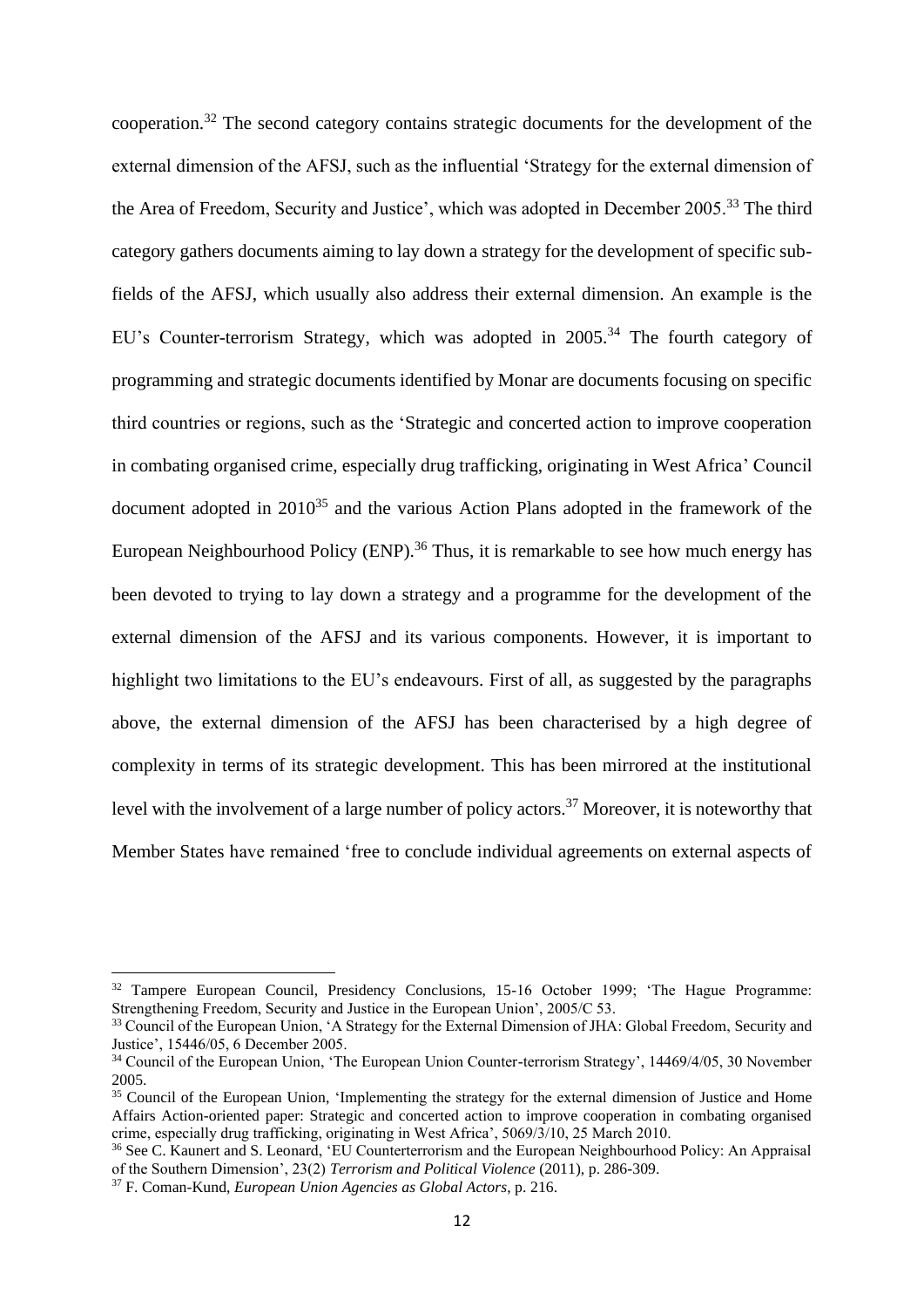internal security – a freedom they [have made] ample use of <sup>38</sup>, although they have been required to abide by the principles of 'loyalty and mutual solidarity cooperation'.<sup>39</sup>

# *3.2 Europol's external relations under the Europol Convention*

Europol was established by a Council Act in  $1995 -$ known as the Europol Convention<sup>40</sup> - and became operational on 1 July 1999.<sup>41</sup> The Treaty of Maastricht, which had entered into force in 1993, had established two new 'pillars', alongside the European Community, namely the 'Common Foreign and Security Policy' and 'Justice and Home Affairs' (later known as the 'Area of Freedom, Security and Justice' (AFSJ).<sup>42</sup> With regard to the latter, the Treaty on European Union laid down that, '[for] the purposes of achieving the objectives of the Union, in particular the free movement of persons, […] Member States [should] regard the following areas as matters of common interest: […] police cooperation for the purposes of preventing and combating terrorism, unlawful drug trafficking and other serious forms of international crime, including if necessary certain aspects of customs cooperation, in connection with the organization of a Union-wide system for exchanging information within a European Police Office (Europol)'.<sup>43</sup> From an institutional point of view, the Treaty on European Union largely maintained the predominantly intergovernmental character of the cooperation on policing and criminal justice matters, which had informally - and largely secretly - developed in *ad hoc* bodies, such as the Trevi group, in the previous two decades.<sup>44</sup> The institutional arrangements

<sup>38</sup> J. Monar, 'The EU's Externalisation of Internal Security Objectives: Perspectives after Lisbon and Stockholm', 45(2) *The International Spectator* (2010), p. 33.

<sup>&</sup>lt;sup>39</sup> Article 23(3) TEU. See J. Monar, 'The Integration of Police and Judicial Cooperation in Criminal Matters into EU External Relations: Achievements and Problems', in C. Fijnaut and J. Ouwerkerk (eds.) *The Future of Police and Judicial Cooperation in the European Union* (Brill, 2009), p. 71-72.

<sup>&</sup>lt;sup>40</sup> Council Act of 26 July 1995 drawing up the Convention based on Article K.3 of the Treaty on European Union. on the establishment of a European Police Office (Europol Convention) [1995] OJ C 316/1.

<sup>41</sup> Council of the European Union, 'Europol Annual Report 1999', Doc. 7728/2/00 , 11 May 2000.

 $42$  Title V and Title VI of the Treaty on European Union.

<sup>43</sup> Article K.1 of the Treaty on European Union.

<sup>44</sup> C. Kaunert and S. Leonard, 'The Collective Securitisation of Terrorism in the European Union', 42(2) *West European Politics* (2019), p. 264-265; A. De Moor and G. Vermeulen, 'The Europol Council Decision: A New Legal Basis for Europol', 1(2) *New Journal of European Criminal Law* (2010), p. 180-181.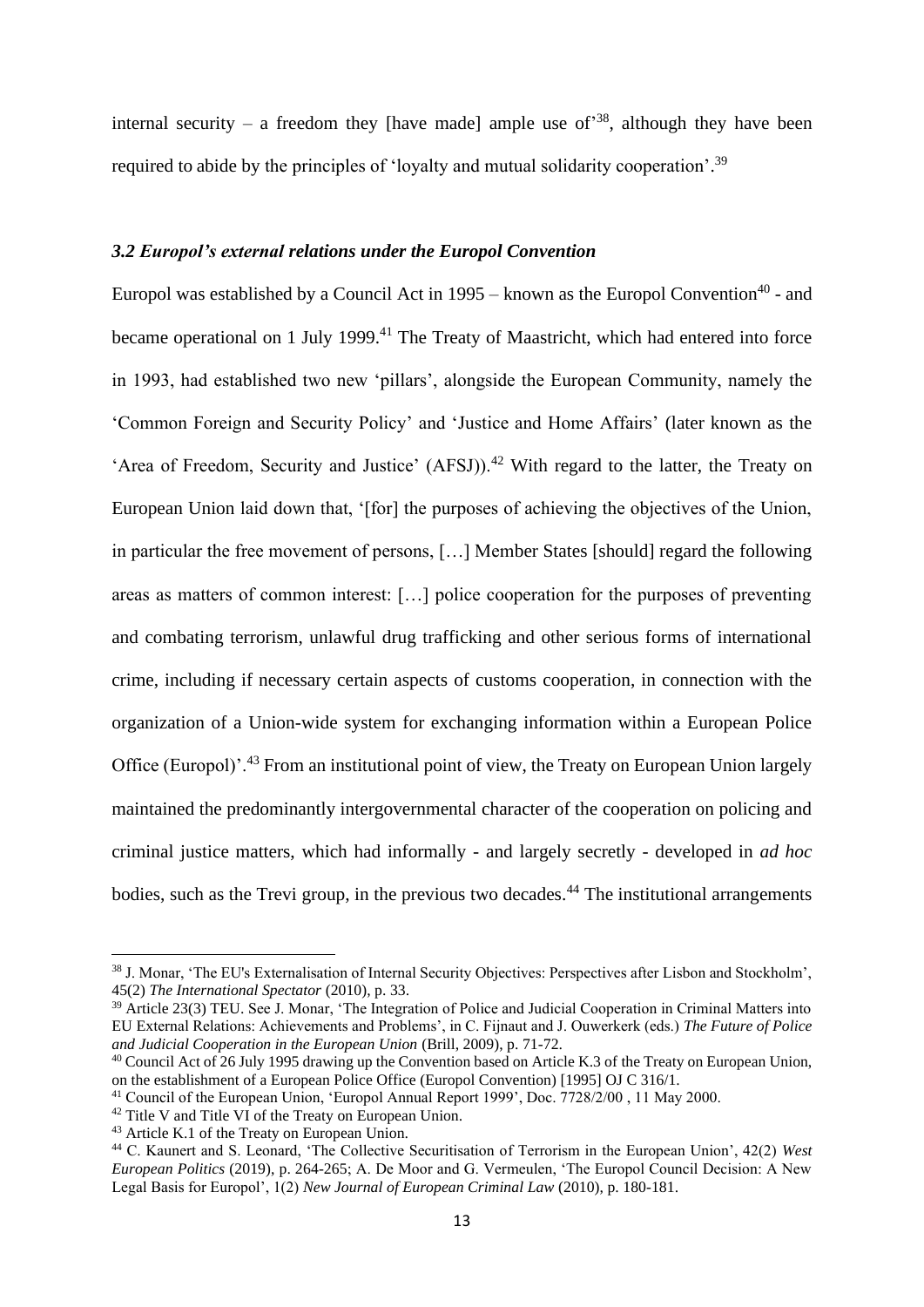that it formalised kept the Member States as the dominant actors – now taking decisions within the Council of Ministers - , whilst giving very limited competences to the European Commission, the European Parliament and the Court of Justice. The Treaty on European Union also enabled the Council to 'draw up conventions which it shall recommend to the Member States for adoption in accordance with their respective constitutional requirements'.<sup>45</sup> As a result, the Europol Convention was adopted by the Council on 26 July 1995. It can therefore be described as an intergovernmental agreement that the Member States concluded within the framework of the EU and that each of them had to ratify according to its own constitutional requirements. Consequently, at the time, Europol was a fully-fledged international organisation. It possessed full legal personality, which meant that it was allowed to enter into binding agreements under international law.<sup>46</sup>

Article 42 of the Europol Convention stipulated that Europol was allowed to 'establish and maintain relations with third states and third bodies' as necessary for the performance of its tasks.<sup>47</sup> This provision referred to Article 10, which envisaged that, if the performance of its tasks justified it, Europol was allowed to accept and to request information from various third parties, including third states, international organisations and the International Criminal Police Organisation (Interpol).<sup>48</sup> The Convention did not stipulate the rules governing Europol's external relations. Rather, it tasked the Council with drawing up the rules for governing Europol's external relations. Those were to be adopted by the Council acting unanimously according to the procedure laid down in Title VI of the Treaty on European Union, after having

 $47$  Article 42(2) of the Europol Convention.

<sup>45</sup> Article K.3(2) of the Treaty on European Union.

<sup>46</sup> D. Heimans, 'The External Relations of Europol: Practical, Legal and Operational Considerations', in B. Martenczuk and S. van Thiel (eds.) *Justice, Liberty and Security: New Challenges for EU External Relations* (VUB Press, 2008), p. 369; C. Kaunert, 'Europol and EU Counterterrorism', p. 659.

 $48$  Article 10(4) of the Europol Convention.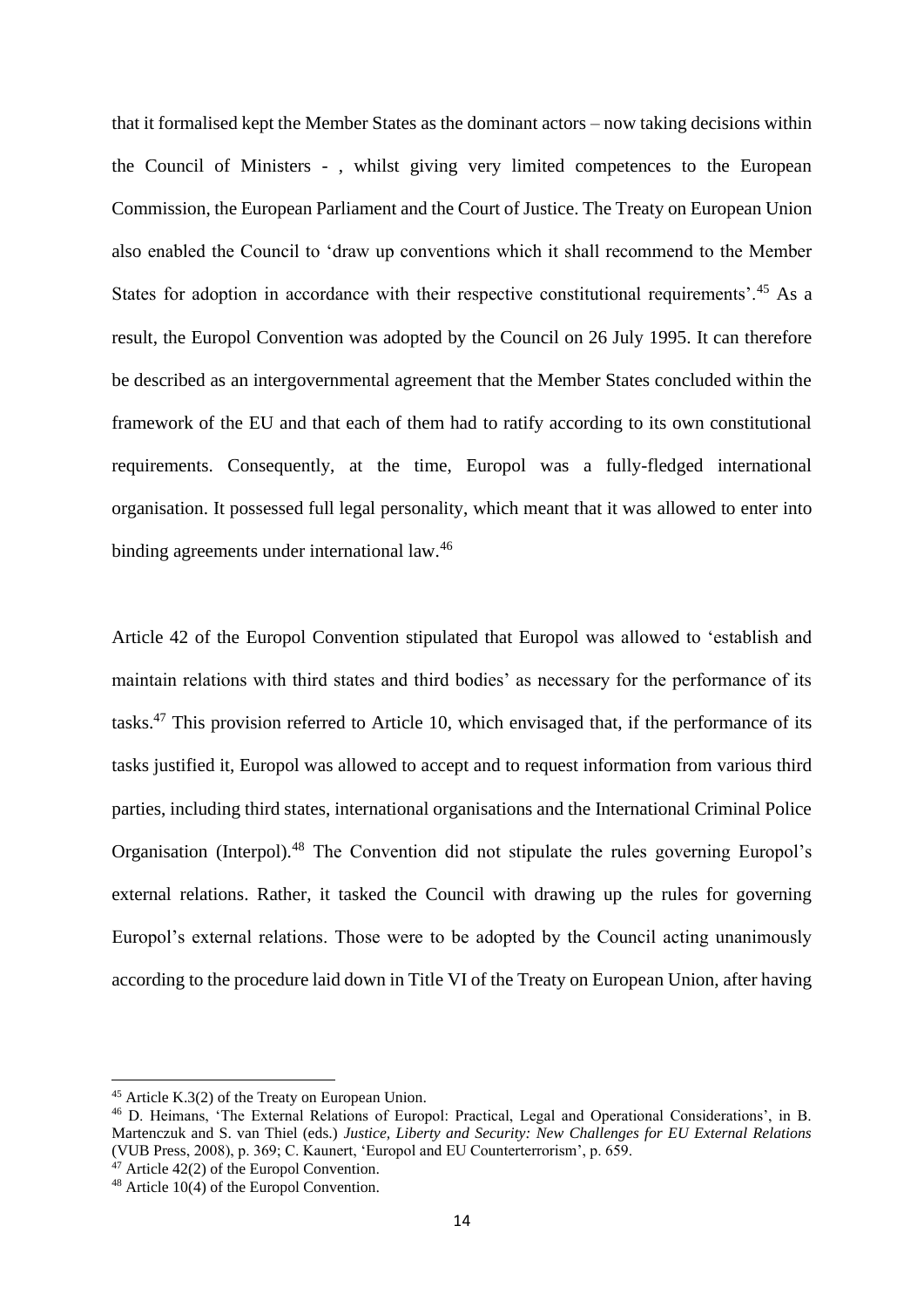obtained the opinion of the Management Board.<sup>49</sup> In practice, this meant that the role of the supranational institutions was severely limited. At the time, the European Commission had not been granted any right of initiative in the fields of criminal justice cooperation and police cooperation.<sup>50</sup> As for the European Parliament, it only had the rights to be informed and to be consulted about JHA developments<sup>51</sup>.

At the time of the signing of the Europol Convention, the Council made a declaration concerning Article 42, which highlighted that 'Europol should as a matter of priority establish relations with the competent bodies of those states with which the European Communities and their Member States [had] established a structural dialogue'.<sup>52</sup> As a result, in November 1998, the Council adopted rules governing the external relations of Europol with third states and third bodies.<sup>53</sup> Those identified several steps in the negotiation of an agreement between Europol and a third state or third body. First, the Council was expected to draw up a list of third states and third bodies with which Europol was to negotiate an agreement. Second, the Director of Europol was required to consult the Management Board and to receive the authorisation by the Council to start the negotiations, such an authorisation being potentially conditional. Third, the Council was required to give its unanimous approval for an agreement to be concluded.<sup>54</sup> Europol was able to conclude two types of agreements, namely 'strategic cooperation agreements' and 'technical cooperation agreements'.<sup>55</sup> Whereas the former were limited to the

<sup>49</sup> Article 42(2) of the Europol Convention. Article 28 of the Europol Convention stipulated that the Management Board comprised one representative of each Member State, as well as a representative of the European Commission, albeit with non-voting status.

 $50$  Article K.3(2) of the Treaty on European Union.

<sup>51</sup> Article K.6 of the Treaty on European Union.

<sup>&</sup>lt;sup>52</sup> Council Act of 3 November 1998 laying down rules governing Europol's external relations with third States and non-European Union related bodies (1999/C26/04), Citations.

<sup>&</sup>lt;sup>53</sup> Council Act of 3 November 1998 laying down rules governing Europol's external relations with third States and non-European Union related bodies (1999/C26/04).

<sup>54</sup> Council Act of 3 November 1998 laying down rules governing Europol's external relations with third States and non-European Union related bodies (1999/C26/04), Article 2(3).

<sup>55</sup> Europol, *1998-2016: Looking Back, Moving Forward – One Hundred Meetings of the Europol Management Board* (Publications Office of the European Union, 2016), p. 93.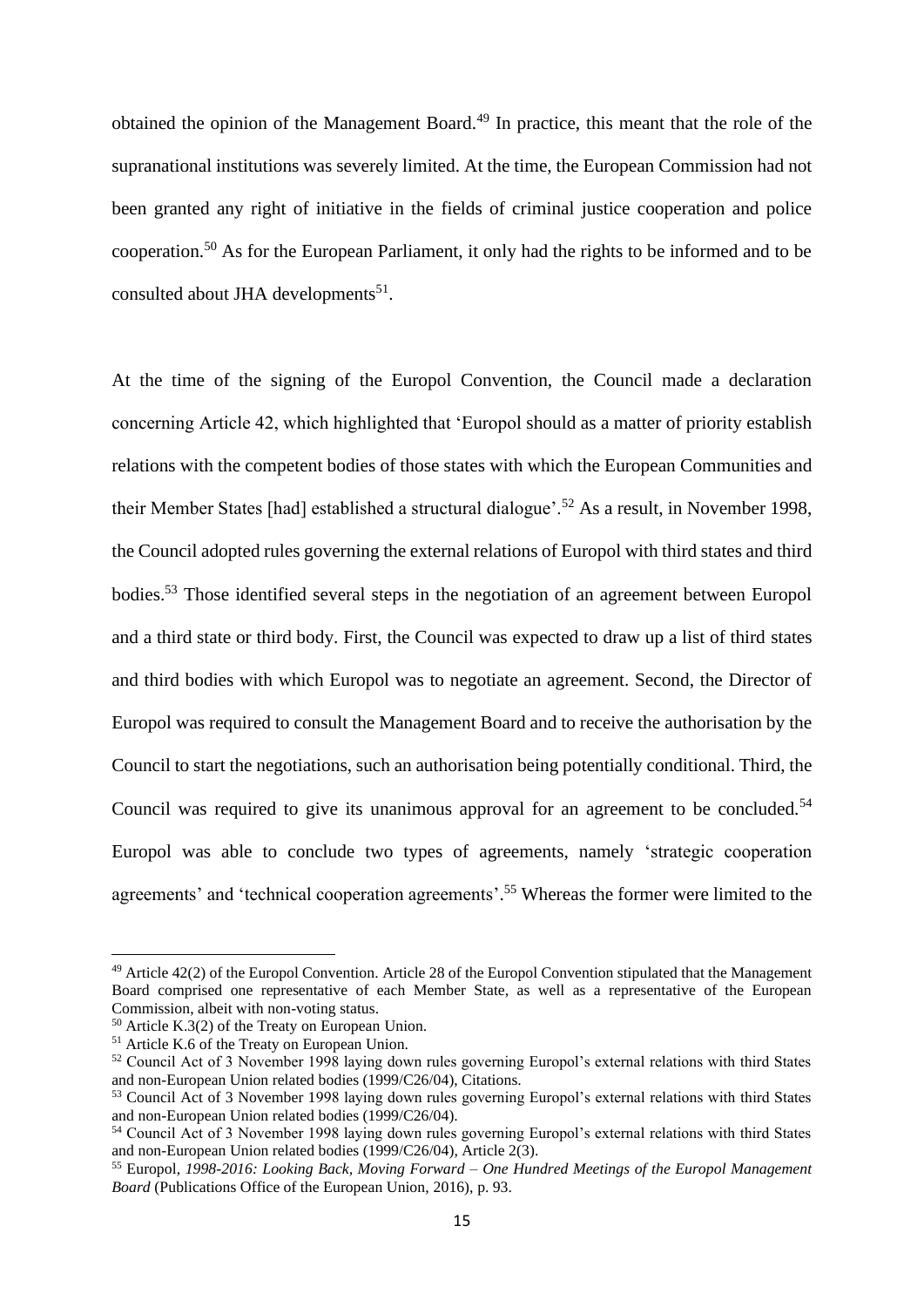exchange of strategic and technical information only, the latter also allowed for the exchange of personal data.<sup>56</sup> As highlighted by Mounier, from the viewpoint of practitioners (i.e. police officers), 'only operational agreements [had] a real added value for investigations because strategic agreement merely [allowed] the exchange of threat assessments and analytical reports'.<sup>57</sup> The key issue that determined the type of agreement negotiated was whether it was considered that the security and data protection standards applied by the potential partner were adequate. This decision was taken by the Council.<sup>58</sup>

In March 2000, the Council authorised the Director of Europol to begin negotiations on agreements with a series of third states and third (i.e. non-EU related) bodies. In the context of the debates on and the preparations for the EU's enlargement, there was a significant emphasis on developing Europol's cooperation with states holding the membership candidate status, as evidenced by the inclusion of Bulgaria, Cyprus, the Czech Republic, Estonia, Hungary, Latvia, Lithuania, Malta, Poland, Romania, Slovakia, Slovenia and Turkey on the list. Other third states were also included, namely Bolivia, Canada, Colombia, Morocco, Norway, Peru, the Russian Federation, Switzerland and the United States, as well as third bodies, such as ICPO-Interpol, the United Nations Drugs Control Programme and the World Customs Organisation.<sup>59</sup> By the end of 2004, ten strategic and seven operational agreements had been signed and ratified and had entered into force.<sup>60</sup> The 2000 Council Decision indicated that these third states and third bodies had been selected on the basis of 'operational requirements and the need to combat in an effective way organised forms of criminality through Europol'.<sup>61</sup> However, and although

<sup>56</sup> Ibid., p. 94.

<sup>57</sup> G. Mounier, 'Europol: A New Player in the EU External Policy Field?', p. 587.

<sup>58</sup> Ibid.

<sup>59</sup> Council Decision of 27 March 2000 authorising the Director of Europol to enter into negotiations on agreements with third States and non-EU-related bodies, 2000/C 106/01, Article 2.

<sup>60</sup> Europol, *1998-2016: Looking Back, Moving Forward*, p. 94.

 $61$  Council Decision 2000/C 106/01, Recital  $(2)$ .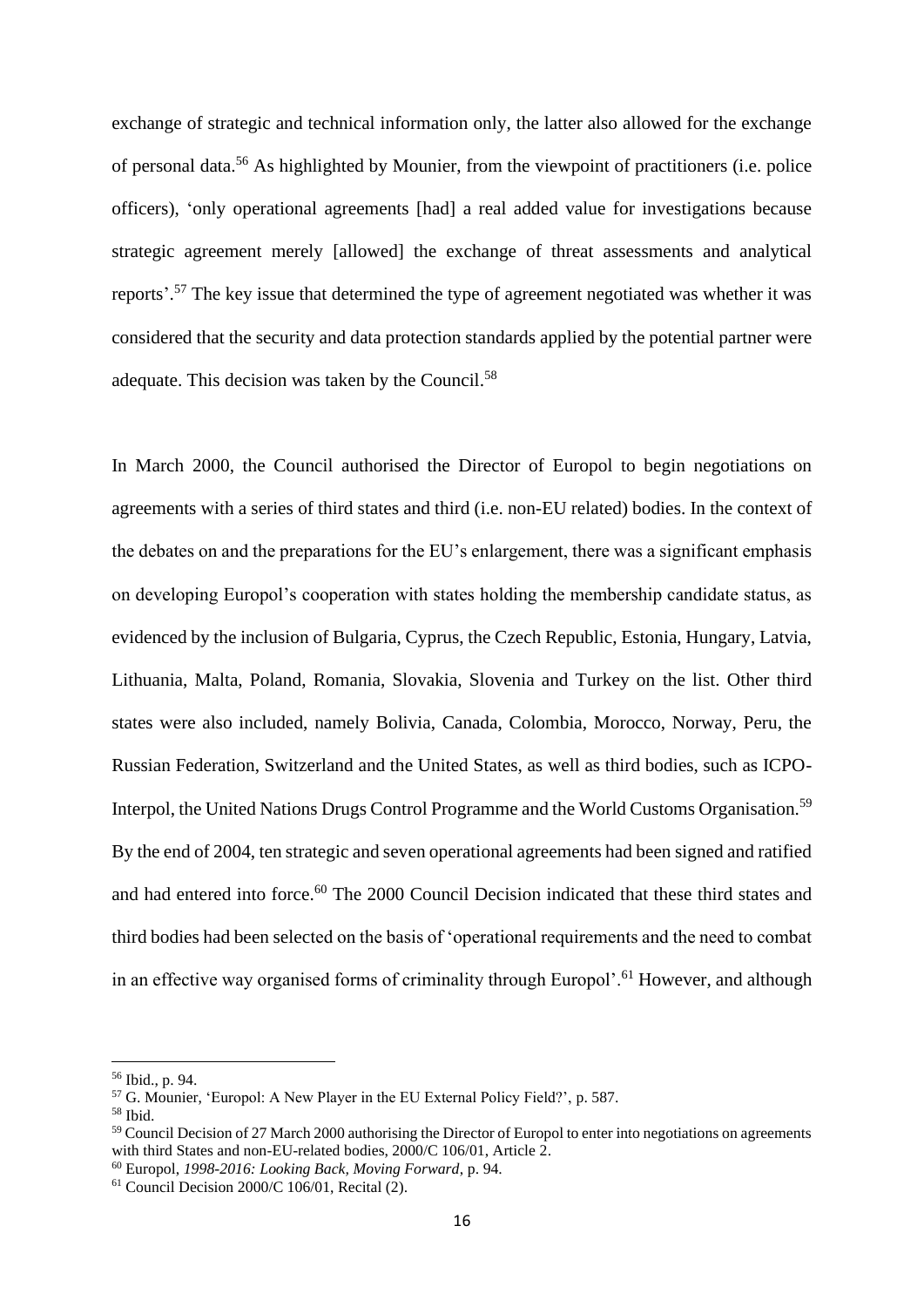Europol was at the time a separate international organisation with its own legal personality, it is clear that some broader political considerations were sometimes at play, as evidenced by the focus on the states that were about to join the EU in the 2000 Council Decision as previously mentioned. Another example was the initiative of the European Commission in 2004 to state, in a Communication on 'An EU-India Strategic Partnership', that 'the Council could reflect on including India in its list of "priority countries" for a "strategic cooperation agreement" with Europol' without seemingly having consulted Europol.<sup>62</sup> Nevertheless, the prime example of the influence of broader foreign policy considerations on Europol's external relations was arguably provided by the swift signing of an agreement with the US in the aftermath of 9/11 despite strong reservations about the low data protection standards.<sup>63</sup> Thus, although Europol enjoyed its own legal personality and was not an EU agency at that point, there were already attempts by supranational institutions, such as the European Commission, at influencing its activities and shaping them according to wider strategic considerations. However, the Council appeared to be keen on defending its prominent position in the area. This was aptly shown by the adoption of four legislative instruments concerning Europol by the Council on 30 November 2009.<sup>64</sup> The date is important because it was the eve of the entry into force of the Treaty of Lisbon or, in other words, the last day on which the European Parliament merely had the right to be consulted (and thereby potentially ignored). The European Parliament had asked for the four proposals to be withdrawn and then re-tabled on the basis of the new provisions contained in the Treaty of Lisbon. As those were granting the European Parliament decision-

<sup>62</sup> G. Mounier (2009) 'Europol: A New Player in the EU External Policy Field?', p. 588.

<sup>63</sup> Ibid., p. 587-588; E. Ilbiz, C. Kaunert and D. Anagnostakis, 'The Counterterrorism Agreements of Europol with Third Countries: Data Protection and Power Asymmetry', 29(6) *Terrorism and Political Violence* (2017), p. 972- 974.

<sup>64</sup> Council Decision 2009/934/JHA of 30 November 2009 adopting the implementing rules governing Europol's relations with partners, including the exchange of personal data and classified information; Council Decision 2009/935/JHA of 30 November 2009 determining the list of third States and organisations with which Europol shall conclude agreements; Council Decision 2009/936/JHA of 30 November 2009 adopting the implementing rules for Europol analysis work files; Council Decision 2009/968/JHA of 30 November 2009 adopting the rules on the confidentiality of Europol information.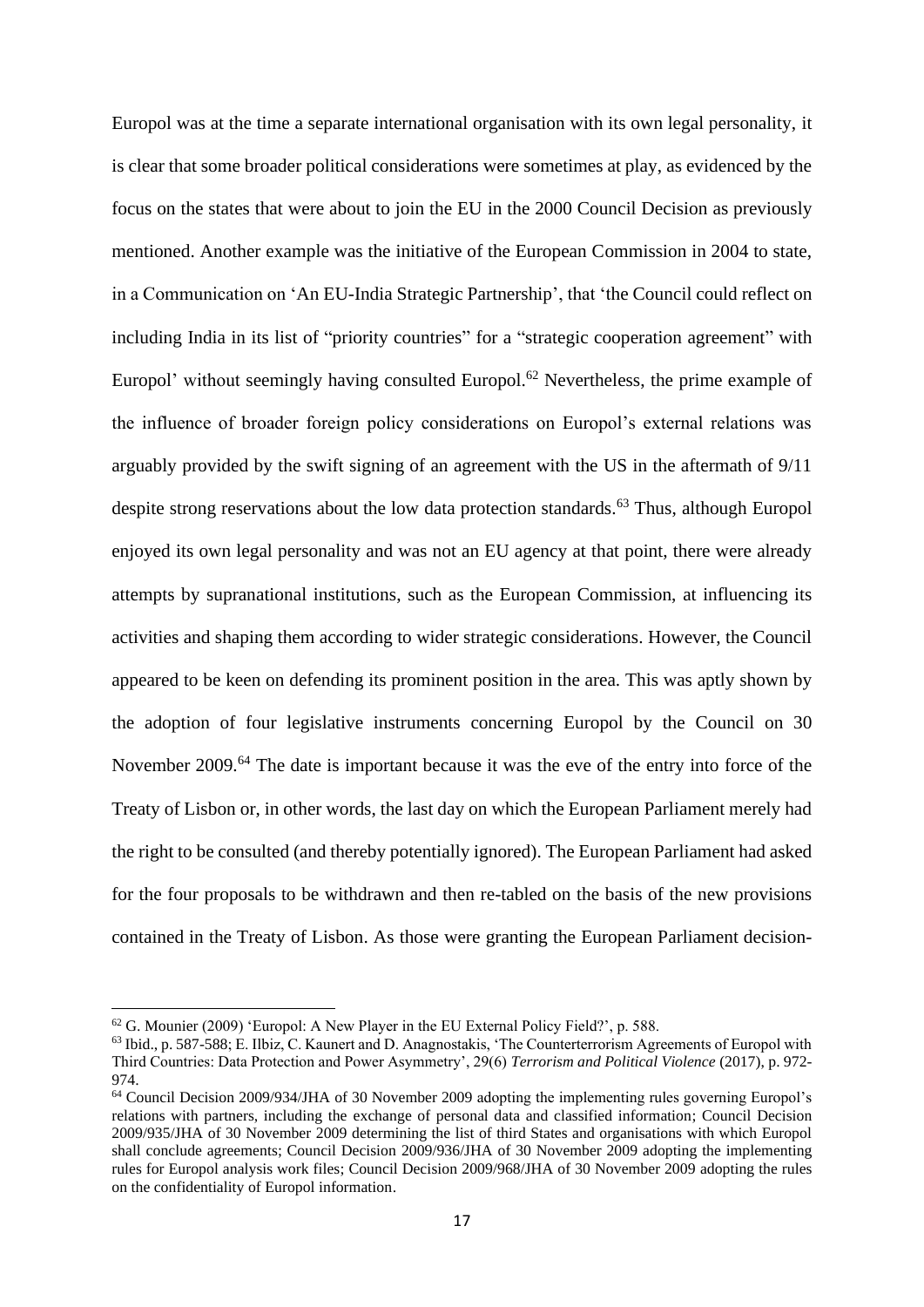taking powers on these matters, there would have been more democratic scrutiny according to the European Parliament.<sup>65</sup> However, this request was eventually turned down by the Council, which confirms that the European Parliament's control of Europol was very limited under the Europol Council Decision.

Thus, referring back to the intergovernmental-supranational continuum, the above analysis showed that, under the Europol Convention, Europol was located close to the intergovernmental pole of the continuum. Even then, there were some supranational elements in its governance, some of which were informal. However, those were very limited, most notably because they had been largely opposed by the Member States at the time.

## *3.3 Europol's external relations under the Europol Council Decision*

The legal framework for Europol changed as a result of the adoption of Council Decision 2009/371/JHA (Europol Council Decision) in April 2009.<sup>66</sup> One of the main reasons for its adoption was to bring Europol in line with the legal framework of the other bodies operating in the AFSJ. Indeed, the activities of Eurojust – Europol's judicial counterpart - and the European Police College (Cepol) were both based on a Council Decision.<sup>67</sup>

As it was adopted before the entry into force of the Treaty of Lisbon on 1 December 2009, the Europol Council Decision was based on the provisions of the Treaty of Amsterdam, which had already been in force for ten years. This treaty had had an important impact on the third pillar, as it had transferred a series of matters (namely, asylum, migration, border controls and

<sup>65</sup> 'Europol reforms: MEPs criticize Council and demand democratic scrutiny', Press release, European Parliament, Reference No.: 20091123IPR65046.

<sup>66</sup> Council Decision of 6 April 2009 establishing the European Police Office (Europol) (2009/371/JHA).

<sup>&</sup>lt;sup>67</sup> A. De Moor and G. Vermeulen, 'The Europol Council Decision: Transforming Europol into an Agency of the European Union', 47 *Common Market Law Review* (2010), p. 1094.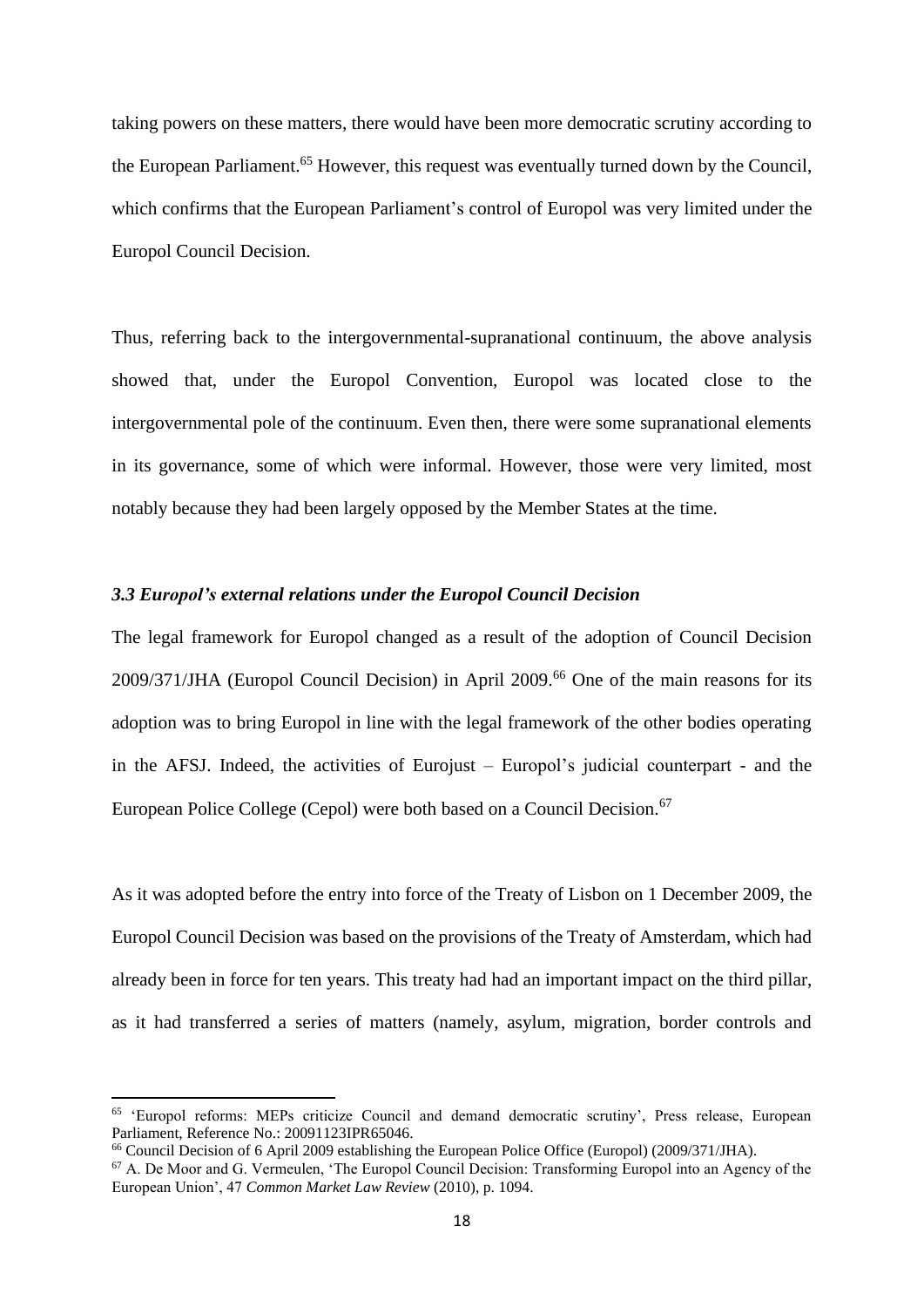cooperation in civil justice cooperation) to the first pillar, whilst leaving policing and cooperation in criminal justice matters in the third pillar. In addition, the Treaty of Amsterdam had provided more detailed provisions regarding the contents of police cooperation, including 'the collection, storage, processing, analysis and exchange of relevant information, including information held by law enforcement services on reports on suspicious financial transactions, in particular through Europol, subject to appropriate provisions on the protection of personal data'.<sup>68</sup> It had also tasked the Council with '[promoting] cooperation through Europol' and had set a series of specific objectives relating to Europol to be accomplished within a period of five years following the entry into force of the Treaty.<sup>69</sup> The Treaty of Amsterdam also strengthened the position of the supranational institutions in policing and criminal justice to some extent. The European Parliament's right to be informed and consulted was enhanced<sup>70</sup>, whilst the European Commission received a right of initiative in this field<sup>71</sup>, alongside a reinforced position for the Court of Justice.<sup>72</sup>

The adoption of the Europol Council Decision was an important development as it transformed Europol from an international organisation into an EU agency. Although it kept its legal personality, its new status as an EU agency led to the introduction of new forms of control over its activities. First of all, parliamentary control increased.<sup>73</sup> This was because, from 1 January 2010, Europol was funded by the EU's general budget and no longer through the contributions from Member States.<sup>74</sup> As a result, the role of the European Parliament was enhanced given its direct involvement in the adoption of the budget.<sup>75</sup> Moreover, in terms of broader political

<sup>68</sup> Article 30(1) of the Treaty on European Union.

 $69$  Article 30(2) of the Treaty on European Union.

<sup>70</sup> Article 39 of the Treaty on European Union.

<sup>71</sup> Article 34 of the Treaty on European Union.

<sup>72</sup> Article 35 of the Treaty on European Union.

<sup>73</sup> M. Busuioc, 'Accountability, Control and Independence: The Case of European Agencies', 15(5) *European Law Journal* (2009), p. 599-615.

<sup>&</sup>lt;sup>74</sup> Article 42 of the Europol Council Decision and Article 35 of the Europol Convention.

<sup>75</sup> A. De Moor and G. Vermeulen, 'The Europol Council Decision', p. 1117.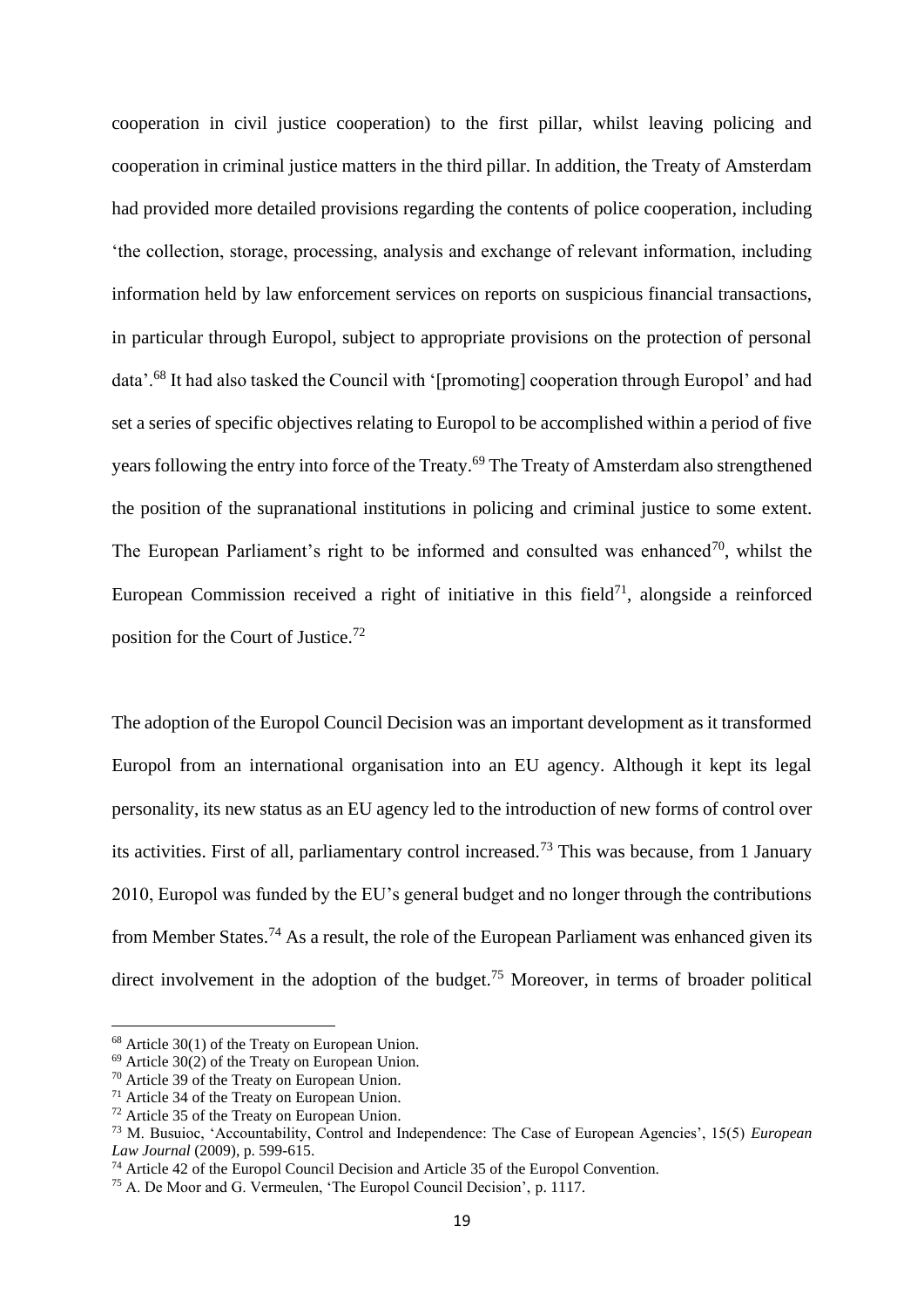control, the European Parliament gained the right to request the Presidency, the Chairman of the Management Board and the Director to appear before it. This was a strengthening of its position compared to its position under the Europol Convention, when it had enjoyed the right to be consulted, but had been largely ignored in practice.<sup>76</sup>

With regard to Europol's external relations, the new Europol Council Decision did not introduce any significant change. The European Commission had been in favour of ensuring a stronger alignment of Europol's external relations with the EU's strategy for the development of its external relations in general. However, both Europol and the Member States were not in favour of such a change.<sup>77</sup> As a result, Article 23 of the Europol Council Decision continued to allow Europol to develop cooperative relations with third states and international organisations if necessary for performing its tasks.<sup>78</sup> It also indicated that cooperation agreements should be concluded for underpinning these cooperative relations.<sup>79</sup> Article 23 of the European Council Decision also laid down that, in line with Europol's focus on the exchange of information, the agreements concluded by Europol with third states and international organisations were to centre on the transmission of information.<sup>80</sup> With regard to the important issue of the procedures to follow for the conclusion of these agreements, the Europol Council Decision indicated that approval by the Council was required prior to the conclusion of any agreement. This approval could only be granted after the Council had consulted the Management Board, as well as obtaining the opinion of the Joint Supervisory Body<sup>81</sup> via the Management Board in the case of the exchange of personal data.<sup>82</sup> By way of

<sup>76</sup> A. De Moor and G. Vermeulen, 'The Europol Council Decision', p. 1117.

<sup>77</sup> A. De Moor and G. Vermeulen, 'The Europol Council Decision', p. 1107-1108.

<sup>78</sup> Article 23(1) of the European Council Decision.

<sup>&</sup>lt;sup>79</sup> Article 23(2) of the European Council Decision.

 $80$  Article 23(2)-(9) of the European Council Decision.

<sup>81</sup> The Joint Supervisory Body was an independent body in charge of Europol's data protection control. It was composed of representatives of national supervisory bodies (see Article 24 of the European Council Decision).  $82$  Article 23(2) of the Europol Council Decision.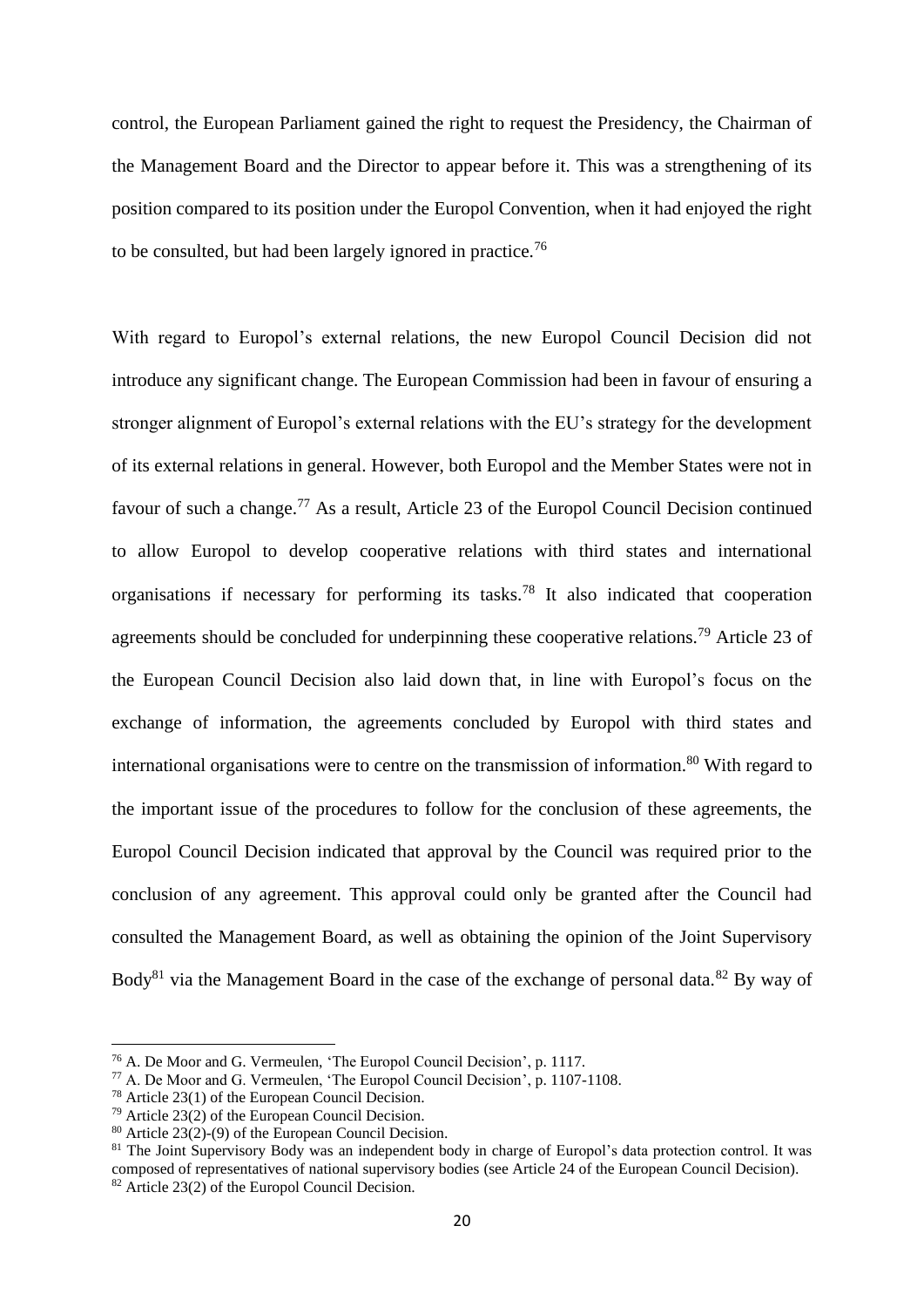derogation, Europol was also allowed to transmit personal data and classified information without an operational agreement being in place in very specific circumstances.<sup>83</sup> Although this provision was to be applied only under extraordinary conditions, it was important because it did not involve the Management Board (and thereby the Member States). Moreover, although the European Commission had not been formally granted a role in the negotiation of the agreements, in practice, there were regular meetings and informal communication between the Commission and Europol, 'enabling the Commission to ask Europol to put more or less emphasis on one file or another according to the priorities in the EU external action area'.<sup>84</sup>

Thus, going back to the intergovernmental-supranational continuum, one can argue that the adoption of the Europol Council Decision led to a move towards more supranationalism in Europol's external relations. This resulted from a strengthening of the role of the supranational institutions in both the design of Europol's legal instrument – as a result of the entry into force of the Treaty of Amsterdam – and the day-to-day activities of Europol, including those relating to its external relations. However, this move towards the supranational pole was rather modest overall and the Member States remained dominant.

## *3.4 Europol's external relations under the Europol Regulation*

The legal basis of Europol significantly changed as a result of the adoption of the Europol Regulation, which began to apply on 1 May  $2017<sup>85</sup>$  The most important development that influenced the content of this new Europol legal instrument was the entry into force of the

<sup>83</sup> Article 23(8) and (9) of the Europol Council Decision.

<sup>84</sup> F. Coman-Kund, *European Union Agencies as Global Actors*, p. 229.

<sup>&</sup>lt;sup>85</sup> Europol Regulation (EU) 2016/794 of the European Parliament and of the Council of 11 May 2016 on the European Union Agency for Law Enforcement Cooperation (Europol) and replacing and repealing Council Decisions 2009/371/JHA, 2009/934/JHA, 2009/935/JHA, 2009/936/JHA and 2009/968/JHA [2016] OJ L 135/53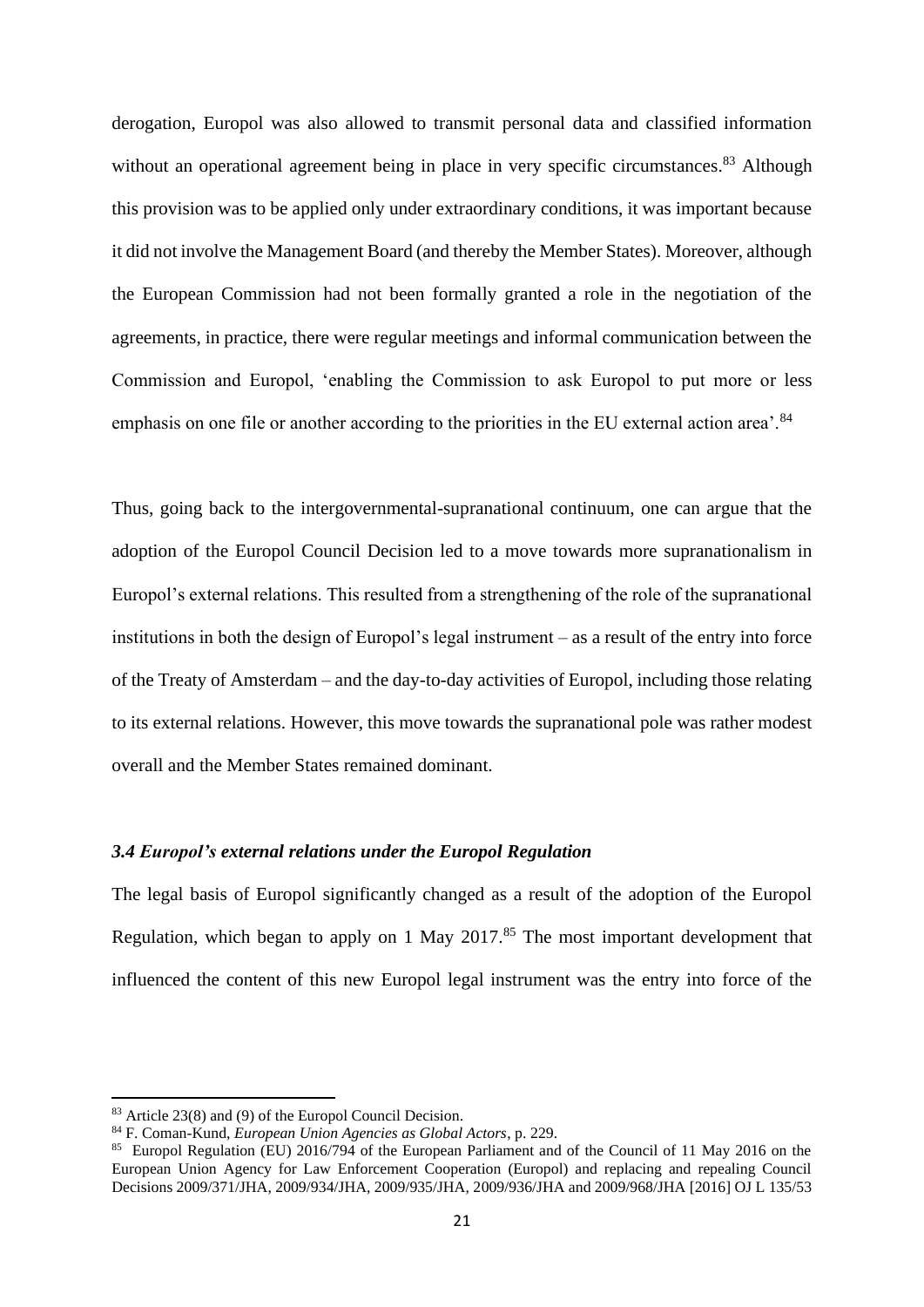Treaty of Lisbon on 1 December 2009. The development of the 'Common Approach on EU Agencies' also played a role.<sup>86</sup>

The Treaty of Lisbon was signed by the EU Member States in December 2007 and entered into force on 1 December 2009. It was important for the development of Europol's international role for two main reasons. First, it modified the legal provisions governing policy-making on policing and criminal justice cooperation. Secondly, it introduced a single legal personality for the EU, which put an end to the conduct of different external policies under different regimes (i.e. EC and EU). $87$  Concerning the former, the Treaty of Lisbon introduced significant innovations in the AFSJ. It formally abolished the three-pillar structure that had been created by the Treaty of Maastricht. As a result, new legislative measures concerning policing or criminal justice cooperation would now take the form of Directives or Regulations.<sup>88</sup> Those would be adopted through the ordinary legislative procedure – with the Council and the European Parliament as co-legislators on an equal footing – and would fall under the normal jurisdiction of the Court of Justice.<sup>89</sup> However, Protocol 36 on transitional provisions laid down various derogations. Those are worth mentioning here because they are often used as evidence of the persistence of intergovernmentalism in the AFSJ.<sup>90</sup> For a period lasting five years after the entry into force of the Treaty of Lisbon (i.e. until 1 December 2014), the competences of the Court of Justice and of the European Commission remained unchanged. Thus, the European Commission did not have the power to begin infringement proceedings against the Member States that were not meeting their obligations with regard to policing and criminal justice

<sup>86 &#</sup>x27;Joint Statement of the European Parliament, the Council of the EU and the European Commission on decentralised agencies', 2012.

<sup>&</sup>lt;sup>87</sup> Article 47 TEU.

<sup>88</sup> Articles 87 and 88 TFEU.

<sup>89</sup> S. Peers 'Mission Accomplished? EU Justice and Home Affairs Law after the Treaty of Lisbon' (2011) 48 *Common Market Law Review*, p. 692-693

<sup>90</sup> S. Wolff, 'Integrating in Justice and Home Affairs: A Case of New Intergovernmentalism Par Excellence?' in C. J. Bickerton, D. Hodson, and U. Puetter (eds.), *The New Intergovernmentalism: States and Supranational Actors in the Post-Maastricht Era* (Oxford University Press, 2015), p. 132-133.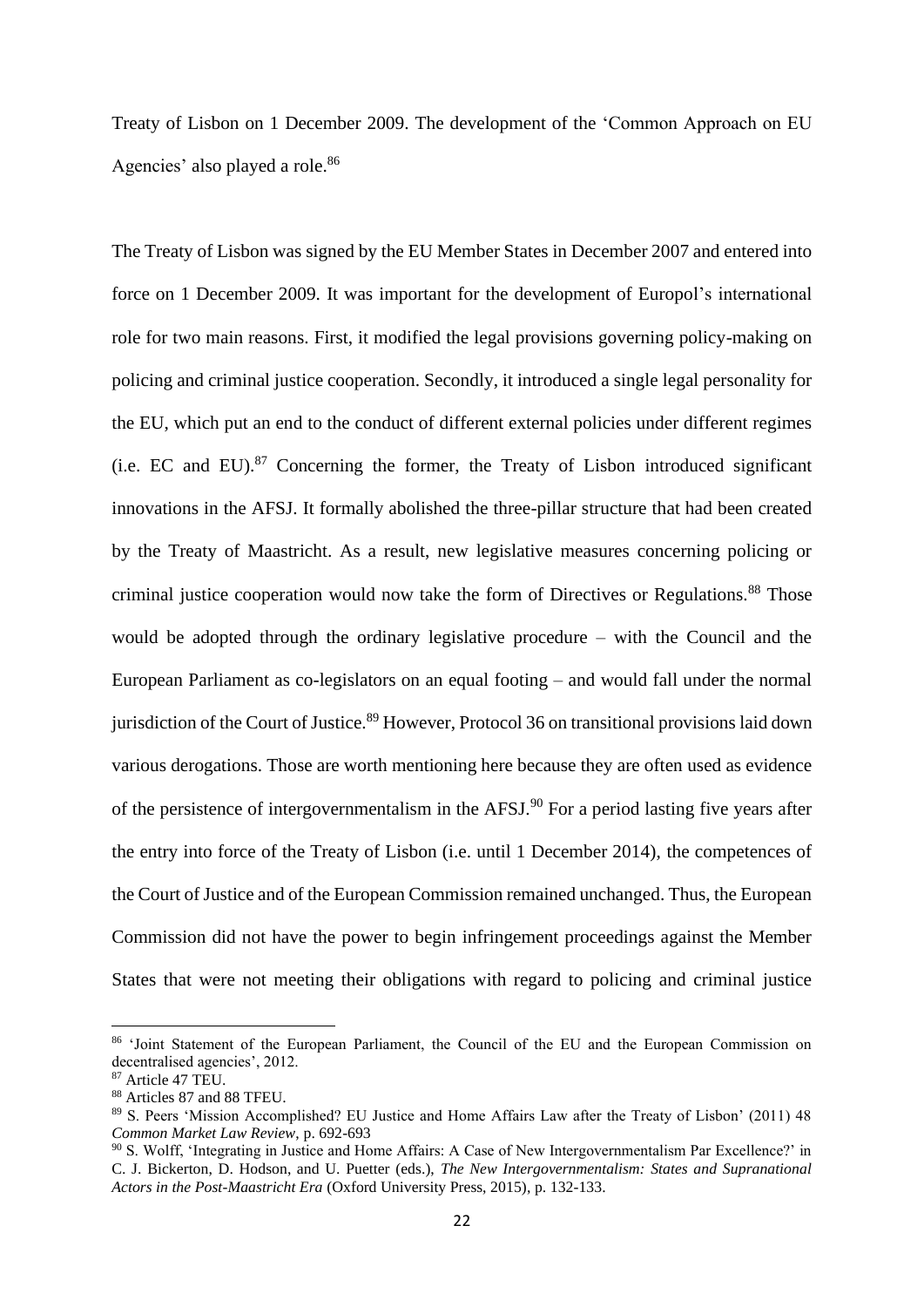cooperation during the five-year transition period. Nor did the Court of Justice have full jurisdiction over these matters, unless a Member State had chosen to accept this jurisdiction. According to a report authored for the European Parliament, by November 2014, 18 Member States had formally accepted the jurisdiction of the Court of Justice, which had been handing down rulings. <sup>91</sup> Whilst these transition measures can indeed be seen as evidence of the persistence of intergovernmentalism in police and criminal justice cooperation, it is important to emphasise that they duly came to an end as planned. This led to a strengthening of the supranational features in this policy area, as the role of the supranational institutions was reinforced.

Moreover, as previously mentioned, the Treaty of Lisbon introduced some significant changes with regard to the EU's external relations, as it introduced a single legal personality for the EU as a consequence of the abolition of the three-pillar structure. In addition, it laid down that '[the] Union [should] ensure consistency between the different areas of its external action and between these and its other policies' and tasked the Council and the Commission to ensure that consistency.<sup>92</sup> Thus, this duty of consistency notably applied to the external dimension of the AFSJ. As a result, it was now expected that there would be coherence between the external activities of the EU and those of European agencies, such as Europol. This expectation was reinforced as a result of the development of the so-called 'Common Approach on EU agencies'.<sup>93</sup> This foresaw the strengthening of the relations between the European Commission and all EU agencies, including Europol, in order to enhance consistency across the EU's activities. In addition, some concerns regarding the lack of parliamentary scrutiny over

<sup>&</sup>lt;sup>91</sup> European Parliament (2014) 'The End of the Transitional Period for Police and Criminal Justice Measures Adopted Before the Lisbon Treaty: Who Monitors Trust in the European Justice Area?', Study for the LIBE Committee, Brussels: European Parliament, p. 13.

 $92$  Article 21(3) of the Treaty on European Union.

<sup>&</sup>lt;sup>93</sup> 'Joint Statement of the European Parliament, the Council of the EU and the European Commission on decentralised agencies', 2012.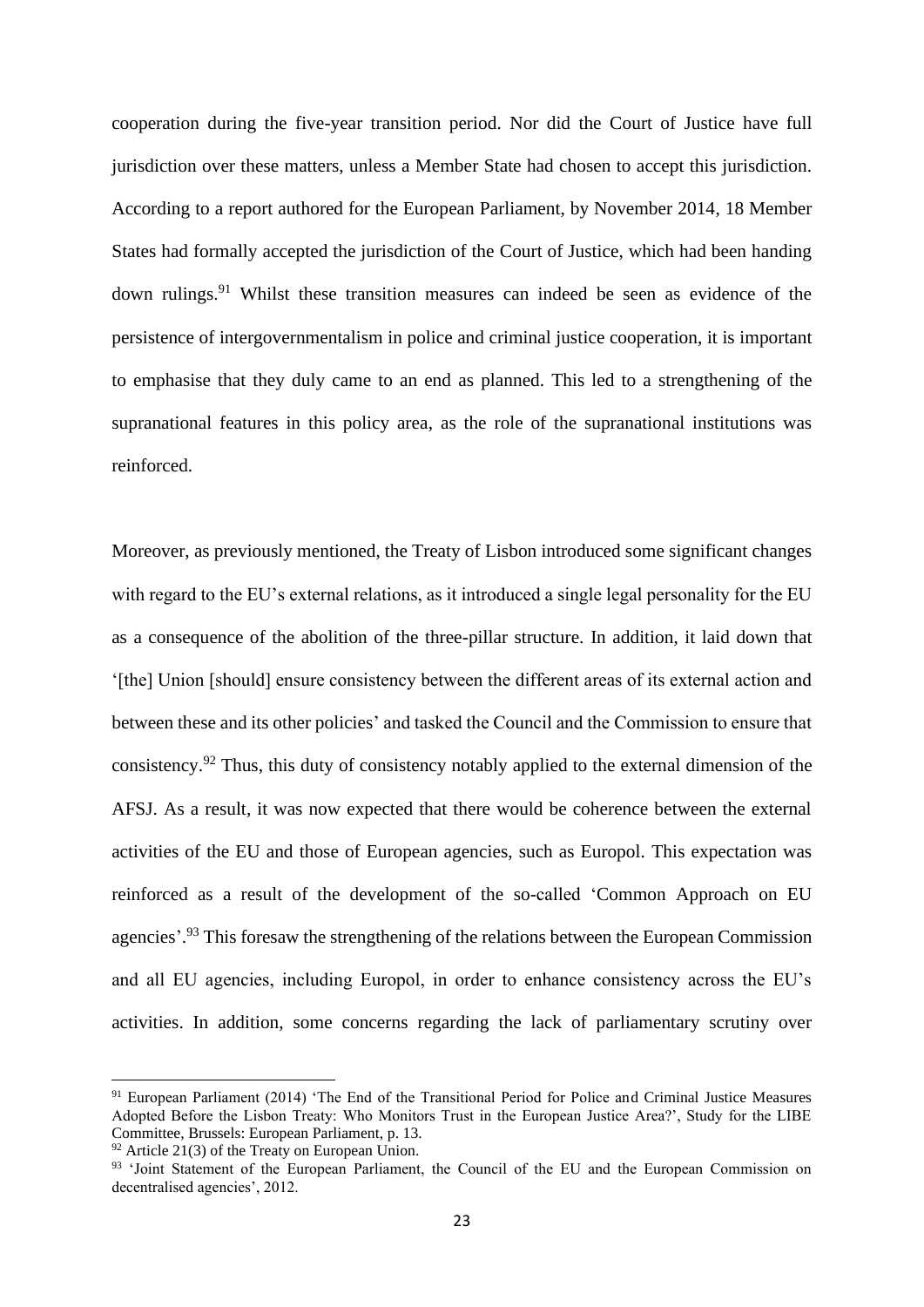Europol's external relations had been expressed. In particular, the European Commission had highlighted how the coherence of the EU's external role could be affected, if Europol's external relations agenda were not brought in line with that of the EU.<sup>94</sup> As for the European Parliament, it had previously expressed its dismay about its lack of involvement in both the design and the control of Europol's activities, including its external relations, as previously mentioned. The development of Europol's cooperation with the US authorities in the aftermath of the terrorist attacks on 11 September 2001 had been a particularly sensitive issue.<sup>95</sup> For that reason, the European Parliament was very intent on making use of Article 88 TFEU in order to increase its say on the design, operation and control of Europol's activities, including its international cooperation.<sup>96</sup>

Having considered the background to the adoption of the Europol Regulation, it is now possible to examine the significant changes that it introduced to Europol's external relations. First of all, Europol lost the competence to sign new cooperation agreements from 1 May 2017, although the agreements concluded until then would be preserved.<sup>97</sup> From that date onwards, international agreements entailing the transfer of personal data would have to be concluded according to Article 218 of the Treaty on the Functioning of the EU.<sup>98</sup> Furthermore, the Management Board is now only allowed to suggest to the Council to draw the attention of the European Commission to the need for concluding such an international agreement.<sup>99</sup> In other words, the role of Europol in initiating the negotiations towards an agreement allowing for the exchange of personal data has been significantly curtailed, whilst the position of the Council

<sup>&</sup>lt;sup>94</sup> A. De Moor and G. Vermeulen, 'The Europol Council Decision', p. 1107-1108.

<sup>&</sup>lt;sup>95</sup> G. Mounier (2009) 'Europol: A New Player in the EU External Policy Field?', p. 587-588; E. Ilbiz, C. Kaunert and D. Anagnostakis, 'The Counterterrorism Agreements of Europol with Third Countries', p. 972-974.

<sup>96</sup> See notably 'Europol reforms: MEPs criticize Council and demand democratic scrutiny', Press release, European Parliament, Reference No.: 20091123IPR65046.

 $97$  Article 25(4) of the Europol Regulation.

 $98$  Article 25(1) and (4) of the Europol Regulation.

 $99$  Article 11(2) of the Europol Regulation.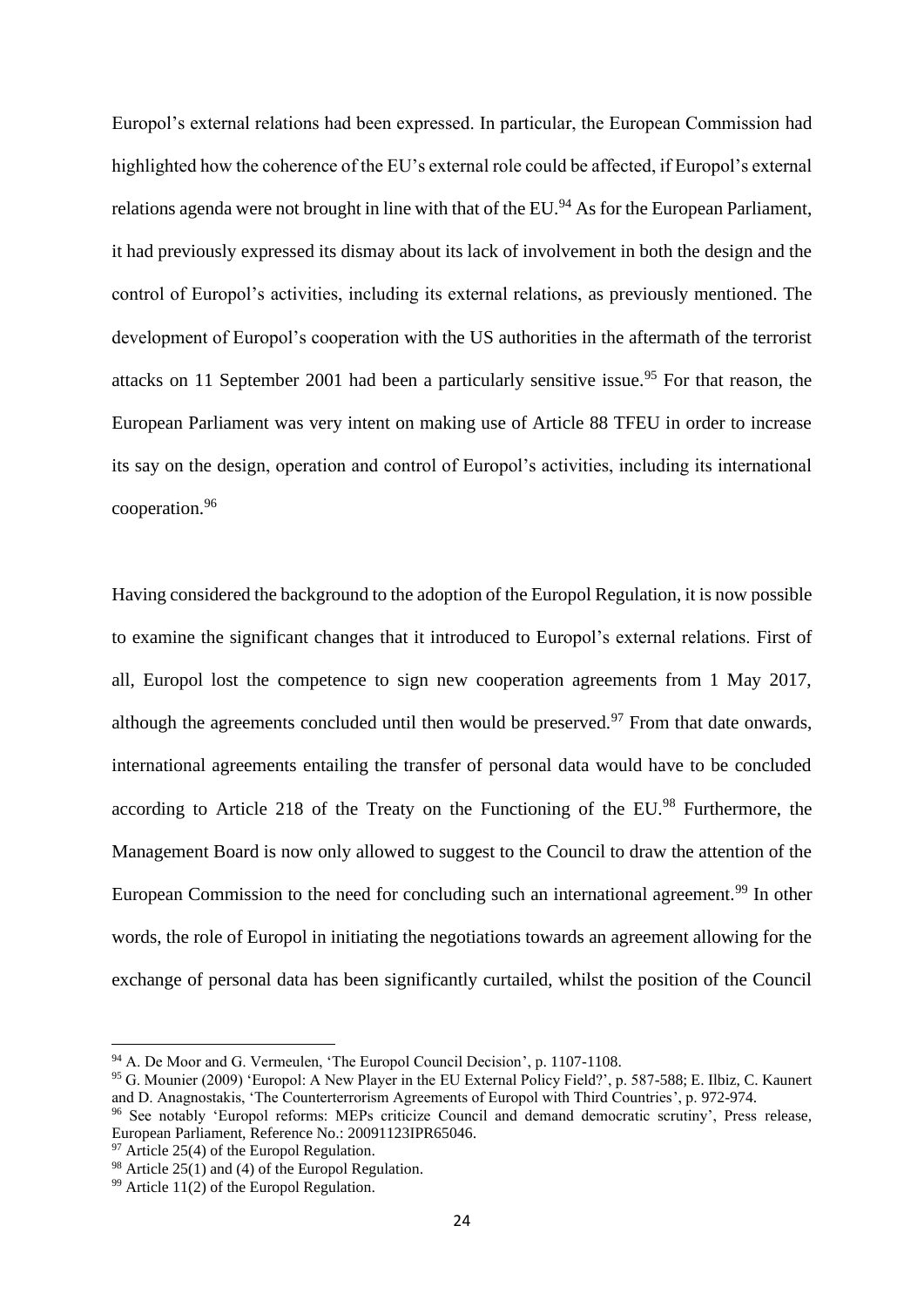and that of the European Commission have been strengthened in that respect. Moreover, the application of Article 218 TFEU has meant that the Council has been granted the competence to take decisions on the opening of the negotiations, the adoption of the negotiation directives, as well as the authorisation of the signing and of the conclusion of the agreement. As for the European Parliament, its position has also been reinforced as it has to give its consent to the agreements allowing for the exchange of personal data.<sup>100</sup> For Europol, this has been a major change compared to its role under the Europol Council Decision, when it was leading the initiation, the negotiation and the conclusion of the cooperation agreements.<sup>101</sup> However, it has been given the competence to conclude working arrangements and administrative arrangements. Working arrangements do not allow for the exchange of personal data and are explicitly non-binding, whereas the administrative arrangements aim to enable personal data exchanges.<sup>102</sup>

Another change introduced by the Europol Regulation has been the further enhancement of the role of the European Commission with regard to Europol's external relations. This has been evidenced by its power to adopt 'adequacy decisions' prior to personal data exchanges<sup>103</sup>, as well as its competence to give its opinion on Europol's multiannual programming and annual work programmes.<sup>104</sup> Furthermore, the Joint Supervisory Board has been replaced by the European Data Protection Supervisor, who has been given considerably stronger powers, including those of banning Europol's processing operations or referring a matter to the Court of Justice.<sup>105</sup> Finally, the Europol Regulation has maintained the derogations enabling the

<sup>&</sup>lt;sup>100</sup> Article 88(2) of the Treaty on the Functioning of the European Union and Article 218(6)(a) of the Treaty on the Functioning of the European Union.

<sup>101</sup> F. Coman-Kund, *European Union Agencies as Global Actors*', p. 232.

<sup>102</sup> F. Coman-Kund, *European Union Agencies as Global Actors*', p. 233.

<sup>103</sup> F. Coman-Kund, *European Union Agencies as Global Actors*', p. 234.

<sup>&</sup>lt;sup>104</sup> Article 12 of the Europol Regulation.

<sup>&</sup>lt;sup>105</sup> Article 43 of the Europol Regulation.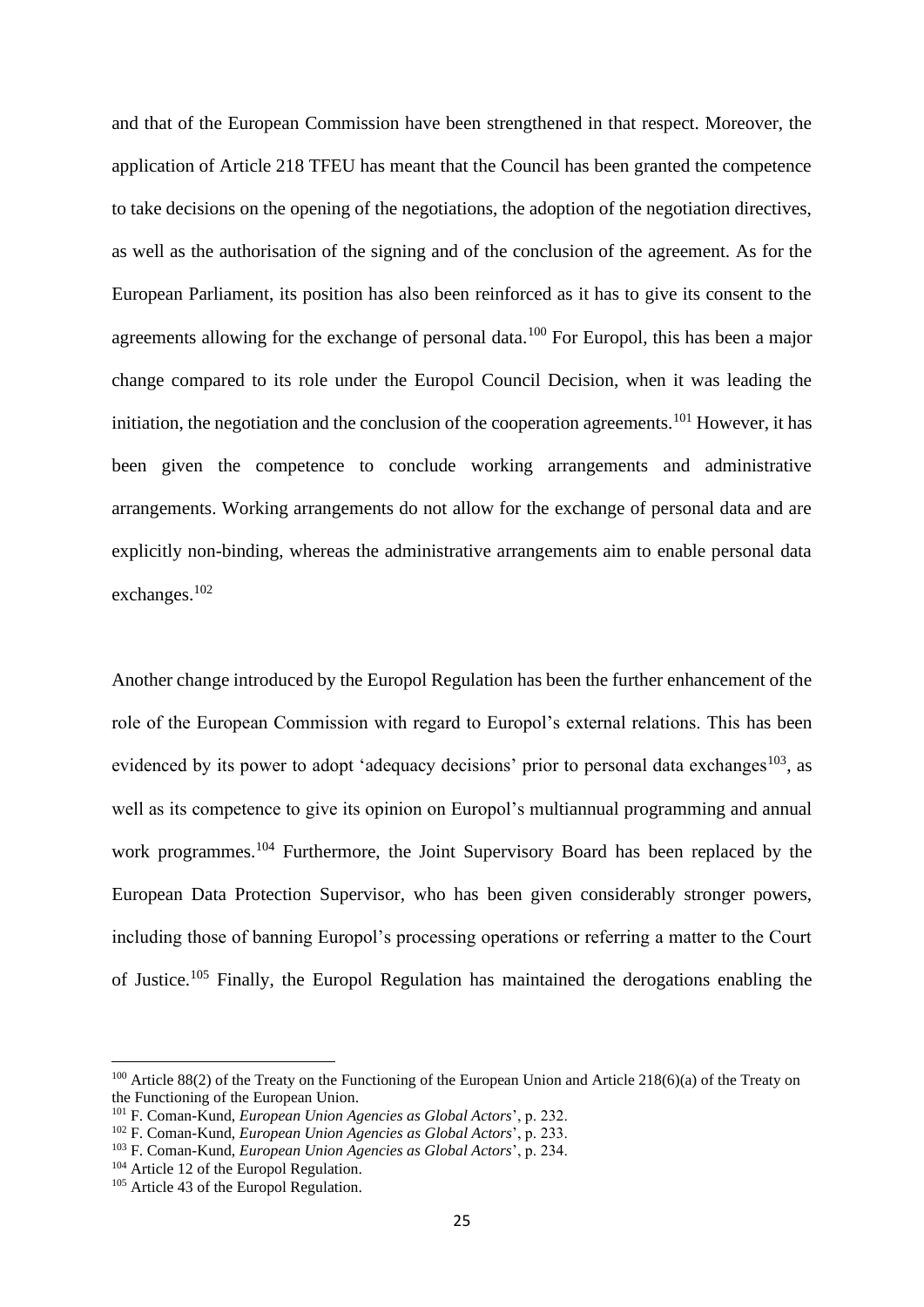Executive Director to take its own decision on the exchange of personal data in specific circumstances.<sup>106</sup>

Thus, with reference to the intergovernmental-supranational continuum, one can argue that the application of the Europol Regulation has led to a further move towards more supranationalism in Europol's external relations. Again, this has resulted from a strengthening of the role of the supranational institutions in both the design of Europol's legal basis – as a result of the entry into force of the Treaty of Lisbon – and the day-to-day activities of Europol, including those relating to its external relations. Compared to the previous move that followed the adoption of the Europol Council Decision, this was a more significant move towards the supranational pole of the continuum given the considerable strengthening of the positions of the European Commission, the European Parliament and the Court of Justice, especially after the five-year transition period.

### **Conclusion**

This article set out to examine the extent to which, if any, the development of Europol's external relations over time has contributed to the integration of EU policing and criminal justice. More precisely, with reference to the academic debates on 'intergovernmentalism' and 'supranationalism', it has examined the extent to and the ways in which the growth in Europol's external relations has been indicative of a move away from intergovernmentalism towards more supranationalism in the EU's policing and criminal justice cooperation. After considering several possible analytical frameworks, it has justified the selection of a continuum ranging from intergovernmental to supranational as the most adequate for addressing the question at the heart of this article. The importance of carefully distinguishing supranationalism from the

 $106$  Article 25(5)-(7) of the Europol Regulation.